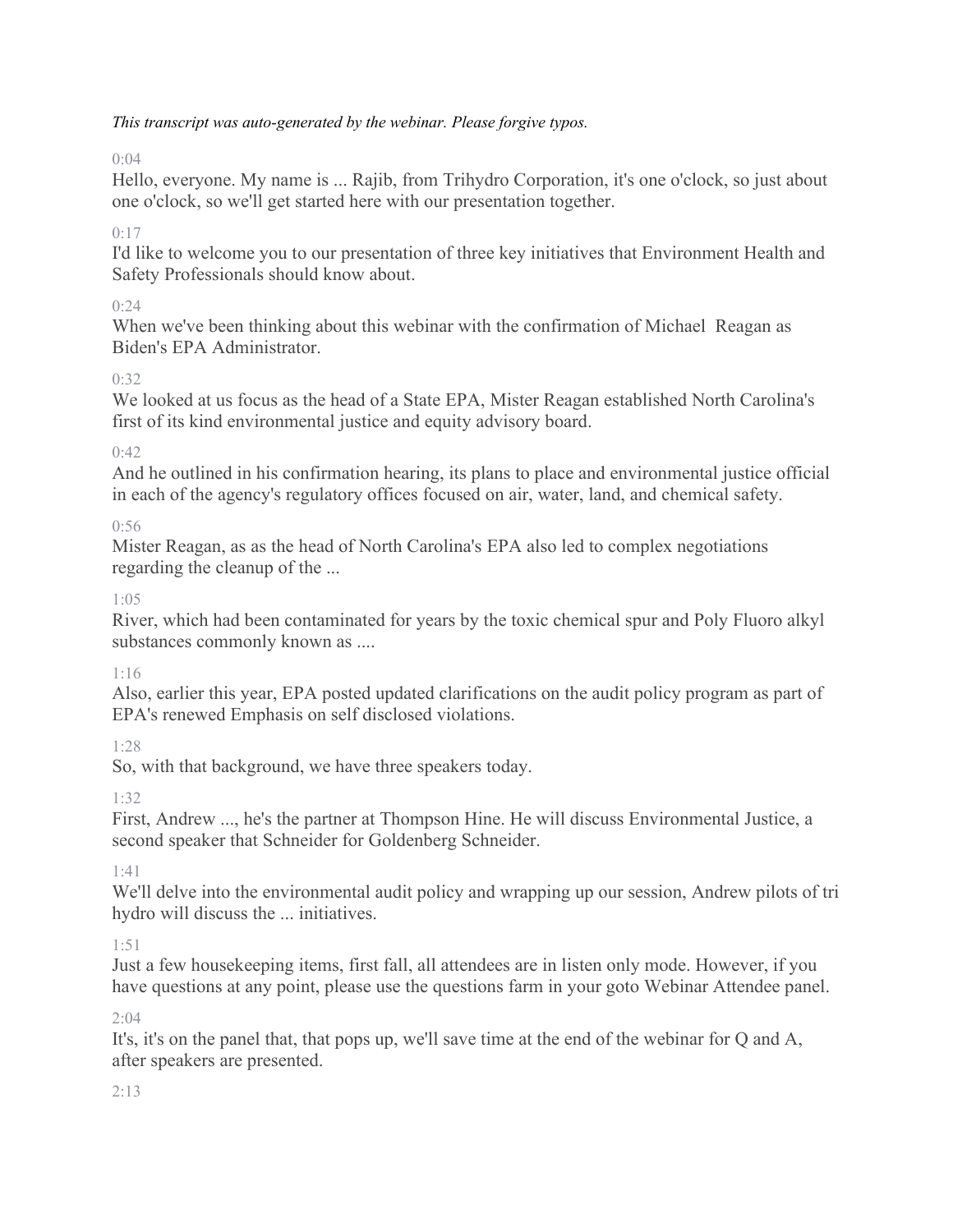If we are unable to get to any of your questions, are unable to address any of your questions that are in our time together, we'll answer them via e-mail after the webinar.

2:23

Also, in the GoToWebinar Attendee Panel, we've included a copy of today's presentation in the hands, or handout, depth, so, if you go to the panel, I can see it here, the handouts tab is the, is a copy of today's presentation.

# $2:40$

Finally, at the end of the webinar, you will have the opportunity to complete a very short survey, when you exit the webinar.

2:47

It'll take just a minute, and we will appreciate it greatly, since your responses will help us create valuable webinar experiences for you in the future.

## $2:57$

Also, if you'd like, please place, topics you'd like to hear about in future webinars, the questions, panels, and any, and all suggestions.

## 3:05

And comments are much appreciated from from your end, but that, I'd like to introduce our first speaker.

# 3:19

Thank you, regime. Appreciate that.

# $3.22$

And welcome to our attendees.

3:26

Amy, you can move the first slide.

3:30

So, before addressing the question, do they really mean at this time? Let's just define environmental justice.

3:40

EPA has defined it as the fair treatment and meaningful involvement of all people, regardless of race, color, national origin, and income, with respect to the development, implementation, and enforcement of environmental laws, regulations, and policies.

## $4.01$

Now, Fair treatment according to EPA, means that no group of people should bear a disproportionate share of the negative environmental consequences resulting from industrial, governmental and commercial operations or policies.

## $4.18$

And meaningful involvement according to EPA, occurs when there's an opportunity for the community to participate in decisions about activities that affect the environment and or health and where public contribution can influence the agency's decision.

4:38 Next slide.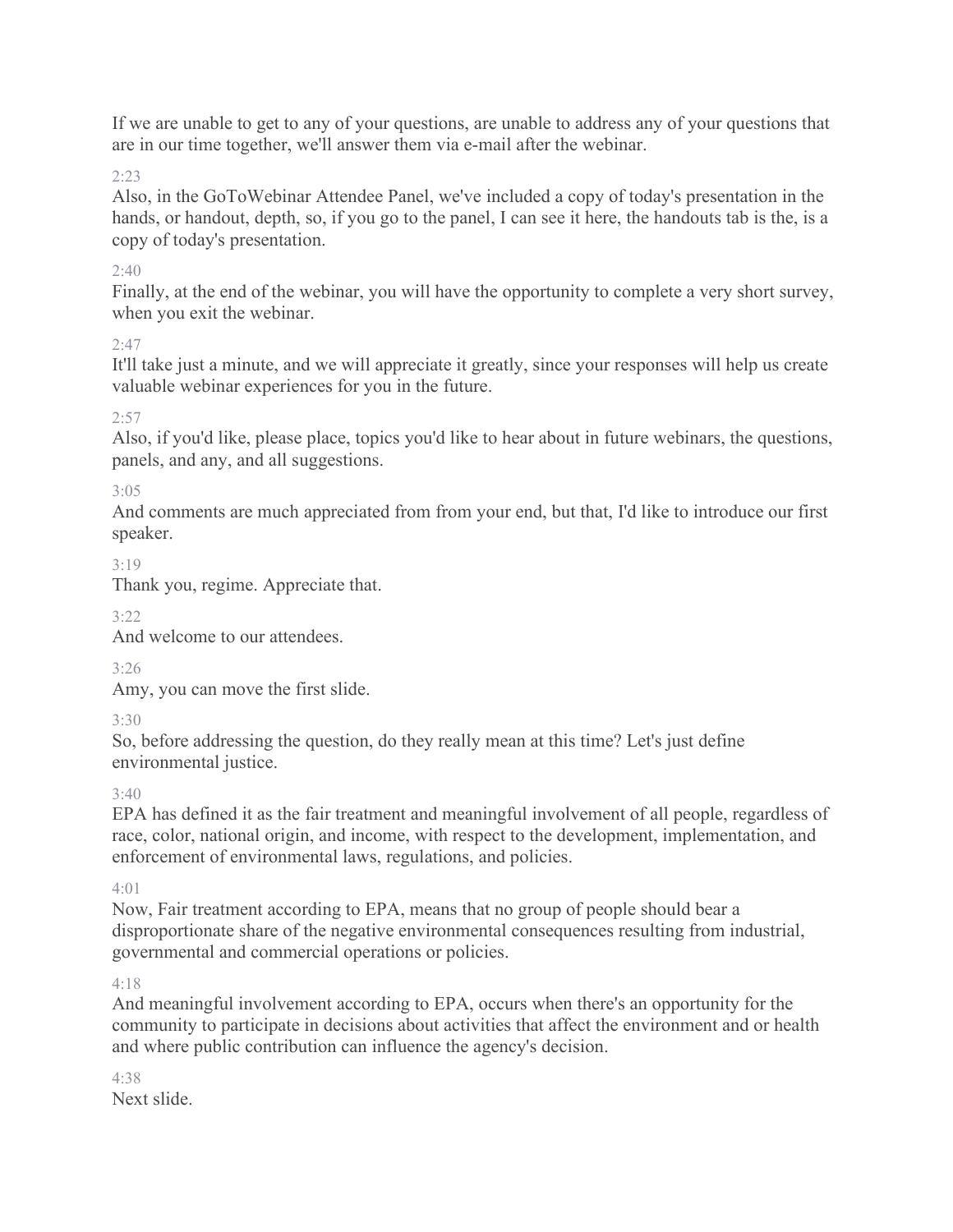So this is not a new concept.

#### 4:45

President Clinton issued an Executive order in 19 94 where he and his administration established environmental justice as part of agency's missions.

## 5:01

He also created an inter-agency working group on EJ issues and asked the agencies to develop strategies.

## 5:12

And late December, 2020, President Obama issued the what's called the EJ 2020 Plan. And it had a focus on environmental justice and rulemaking, permitting and compliance.

## 5:32

Mandate that agencies work with state and local governments and local communities and progress demonstrated. And in some of the key environmental issues, such as lead exposure quality of drinking water and local air quality quality. The Environmental communities generally have, commented that, not all Presidents.

## 6:01

Paid attention to the Executive Order from Clinton, and, and some have ignored it.

6:08

one such President, according to the environmental communities, would be, of course, President Trump.

#### 6:14

Now Trump publicly affirm their administration publicly affirmed their commitment, incited their progress and Superfund cleanups, rulemaking regarding lead in drinking water and some other achievements. But they also propose killing the budget for the Environmental Justice Office At EPA. Congress did not allow them to do that, So, that brings us back to the initial question: did they really mean at this time? I think the answer is yes. Starting with the campaign, there's been a core message from the bite administration.

## 6:52

And if you're if you're interested, you can review the Biden Plan, which was to secure Environmental Justice and Equitable Economic Opportunity, which became the template for the Biden Administrative Order Executive Order, regarding environmental justice.

## 7:15

Next slide.

## 7:19

So, so many people consider this to be an effort to put some teeth behind, perhaps lipservice, that may have been paid to this concept in the past.

#### 7:30

It's a whole of government approach, not just CPA. And by involving multiple departments from the outset, President Biden is signaling that this is a top priority for his Administration. And this executive order, you know, has to be considered a reversal of President Trump's approach and in most respects. So let's just quickly go through it.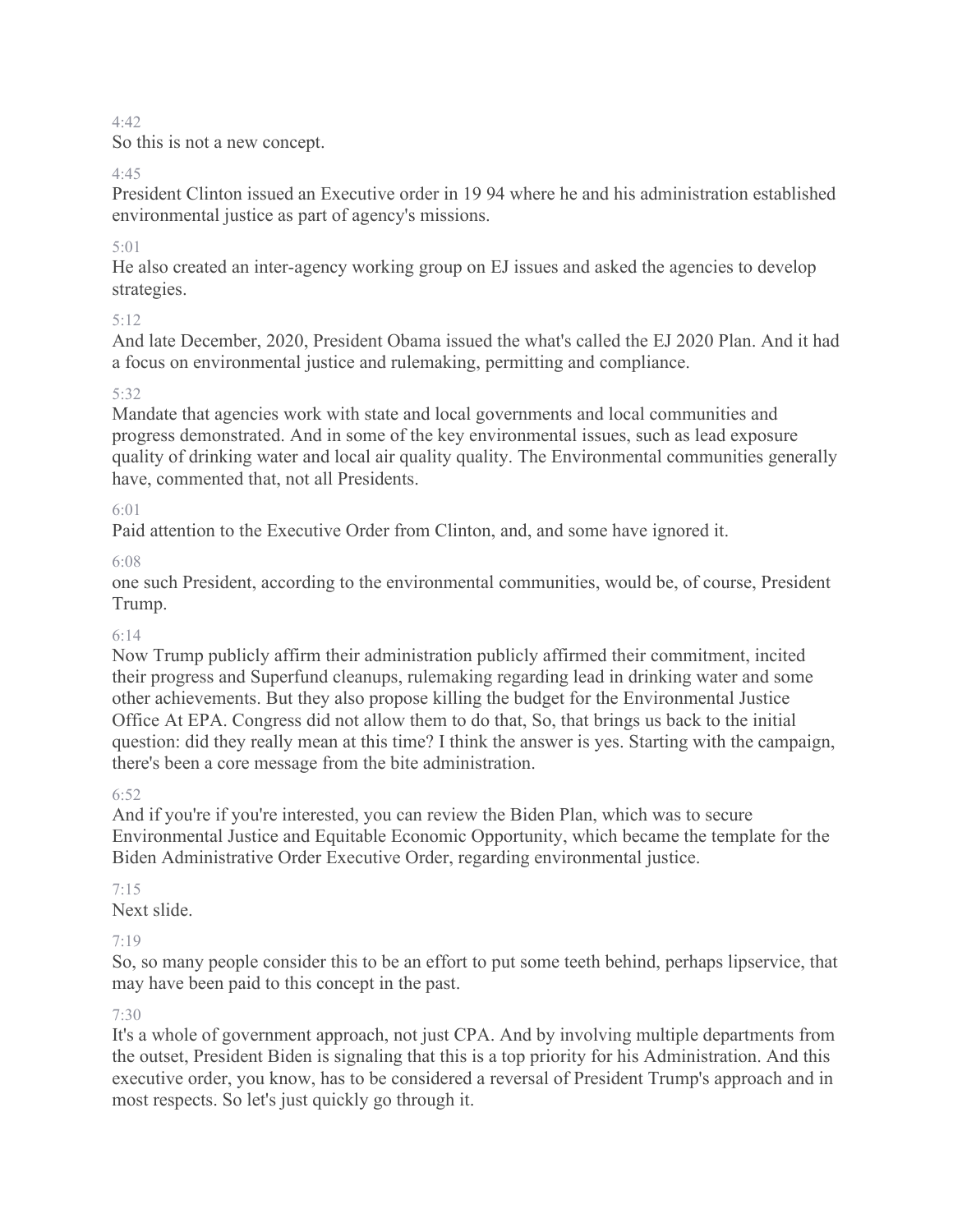First, it will re-activate and update the Clinton executive order so that all agencies make achieving environmental justice part of their missions.

#### 8:08

It creates a White House, EJ inter-agency Council, which includes all the major departments of government defense, eiji, Ag. Labor, EPA, and others.

#### 8:22

establishes a White House EJ Advisory Council with members appointed by the President. They will provide recommendations to the inter-agency Council.

#### 8:36

The inter-agency Council is mandated to develop strategies to address current and historic environmental justice.

#### 8:47

They will develop clear performance metrics to ensure accountability and publish annual public performance score reports.

## 8:56

Excellent.

## $9.00$

In addition, the chair of the C E Q shall create a geospatial climate and economic justice screening tool, which would be an improvement over the current tool called EJ Screen that EPA uses to identify impacted communities so that the government can focus assistance in those areas and also can be used in enforcement cases.

#### 9:28

EPA is mandated to strengthen enforcement of environmental violations having a disproportionate impact on EJ communities.

9:38

EPA is required to create a community notification program to monitor and provide data to the public.

#### $9.46$

The Attorney General is required to develop a conch comprehensive each enforcement strategy.

## 9:54

And, finally, there is a goal of sending 40% of government benefits for relating to clean energy, clean transit, and other Green energy investments, too: environmental justice communities. So, I believe to take away is that the ... does mean it and things are advancing rather quickly. I also want to mention that President Biden wants to treat environmental justice as a civil rights issue under the under Title six of the 1964 Civil Rights Act, parties receiving funds from the federal government may not discriminate based on race, religion, national origin.

#### $10.45$

Biden is looking to bring actions under Title six or to modify it to strengthen it for enforcement purposes.

10:59 Next slide, please.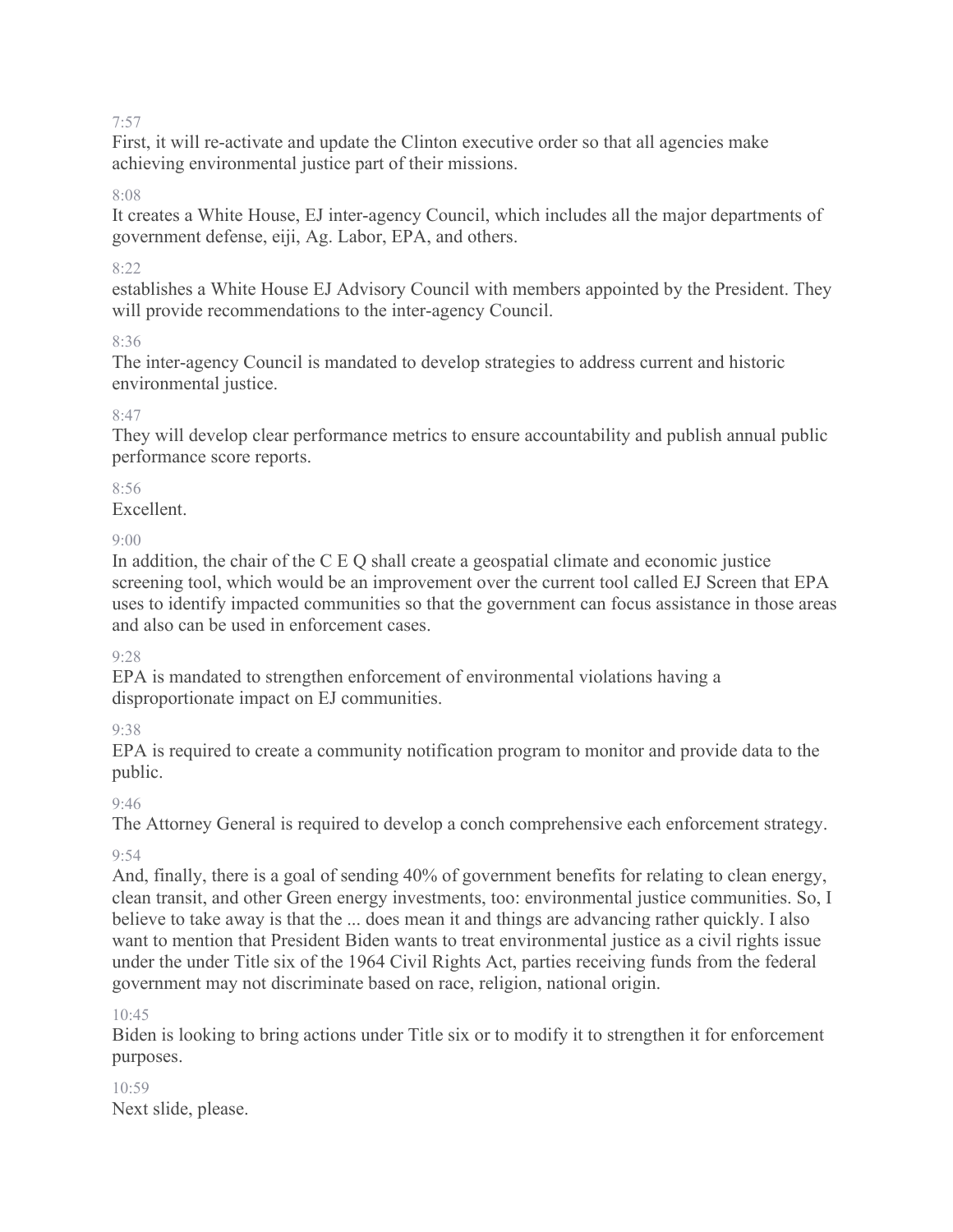Now, I want to mention just quickly that this is not only happening on the federal level, and many states are actually head of the federal government, and just to give a couple of quick examples. The New Jersey New Jersey enacted comprehensive EJ legislation in December of 2020. Under that law, D P must deny permits, if it finds that the approval would cause adverse kuma, cumulative effects on environmental justice communities that are higher than other communities in the state or region.

## 11:42

It specifies the facilities that are covered, and it has enhanced public notice requirements.

# 11:50

Second, as an example, if you want to see where environmental bills, maybe heading nationally, it's a good idea to keep an eye on Illinois where they are considering some very aggressive EJ measures. As an example, House Bill 2767 would require the Illinois EPA to consider.

## 12:15

Impacts on EJ communities with respect to new and renewed permits. They have enhanced public notice requirements, and a requirement would require an applicant in each community to enter into a community benefits agreement, with community to mitigate impacts in other states, also California, of course, and others are moving forward as well.

# $12.46$

Next slide.

## 12:49

Now, there's really two key aspects that I mentioned. If you look, if you think about the EPA definition, there's process, IE, whether or not effective communities are involved in decisions about government and business actions that affect them.

## 13:11

And, that's going to call for community involvement input, input in projects permits, consent, decrees transparency and education call for public meetings when people can actually attend, and translations of public notices.

## 13:33

The second aspect is fair treatment, focusing on the results of environmental justice initiatives.

## 13:42

And this includes stance ensuring that standards are protected of these communities ensuring that health impacts are act assessed from projects and strong enforcement exide.

## $14.02$

So, I'm going to focus a fair amount of the rest of my presentation on enforcement, because I think that that's, that's, that's like, in some sense, the easiest thing for, for the federal government to do.

## $14.19$

The leaders of agencies, including EPA and DOJ, have have the ability to identify priorities for their agencies. And so I think we can look to DOJ and EPA to focus on violations at facilities that are in EJ communities, as as it's true with enforcement.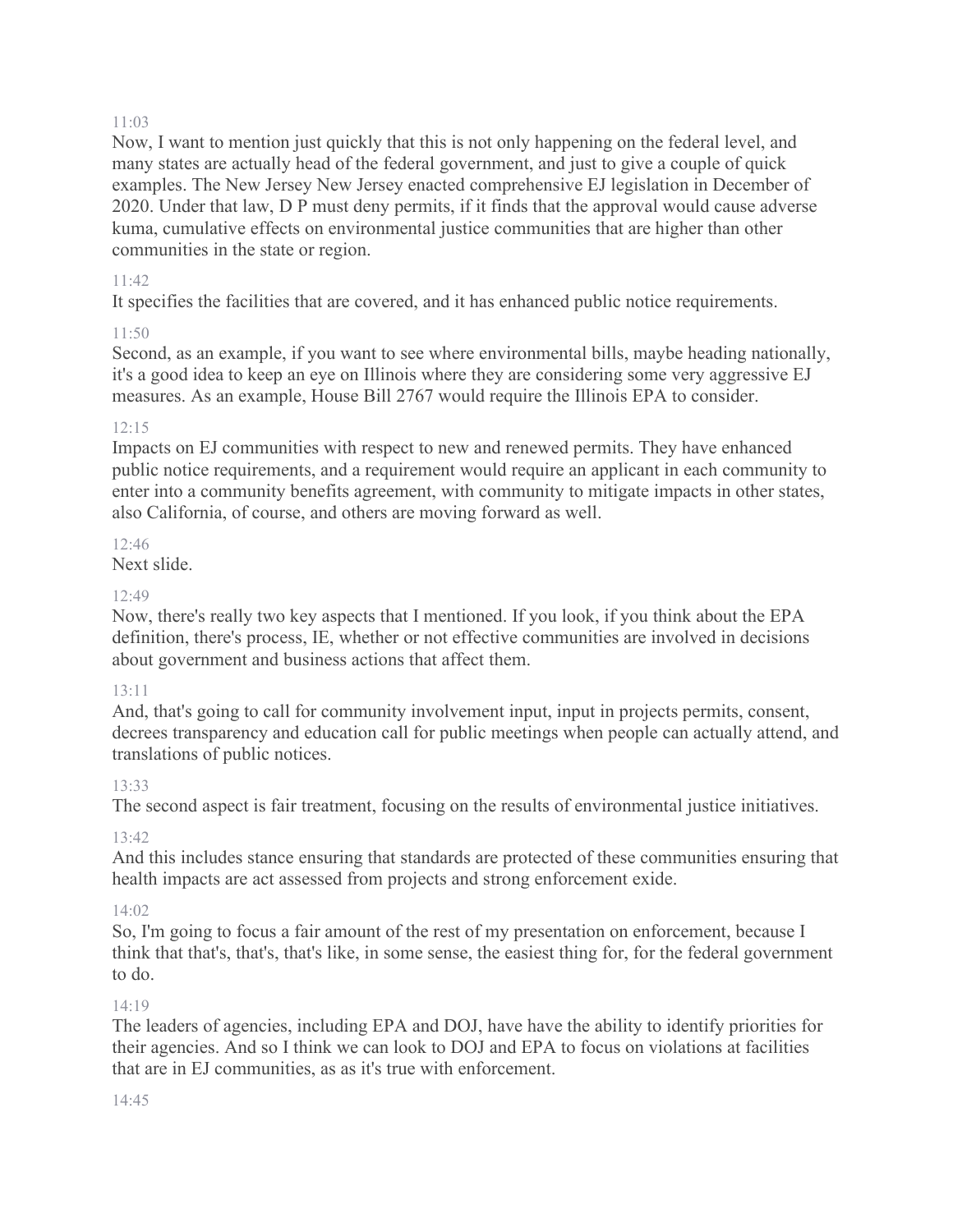In any case, bad conduct can't be punished more harshly, to send a strong message to the regulated community and have a strong deterrent effect.

15:03

Now, in the short term, I don't necessarily expect to see a big increase in enforcement overall, in part because EPA has some very significant budgetary limitations, which have been going on for a long time. But I do expect to see more enforcement related to EJ concerns, and just to give you a brief glimpse, let's go to the next slide.

15:32

This shows that inspections have decreased 50% from 2010 to 20 18. Next slide.

15:43

Enforcement cases are down over 50% over the past years.

 $15.49$ 

Next slide.

#### 15:52

And enforcement funding has creased 18%, and the enforcement staff has decreased 21%.

#### 16:01

So, so you can see that enforcement numbers are down, therefore it's going to take some time to for the Biden Administration, Biden EPA to ramp up, because they have to develop their cases and fill the pipeline, which does not happen overnight.

16:16

Next slide.

## 16:19

So let's take a look at what's happened already.

## 16:24

The Fight and Administration immediately withdrew not while the DOJ withdrew nine DOJ guidance policies from the Trump era, including a policy that bar DOJ attorneys from using supplemental environmental projects or saps in civil settlements. These are, just take different forms, but that often result in some type of physical improvement in and around the affected community.

#### 16:53

Or pollution controls that go beyond what's required by law in many consider them to be important tools for addressing pollution and overburden communities, because some of the penalty can be paid into projects that improve those communities. They also withdrew the policy that part donations to third party environmental groups. And the policy that essentially kept Federal Government, the EPA, out of State enforcement actions under the Clean Water Act, where the Trump administration was giving more deference to the state.

## 17:31

Excellent.

## 17:34

So, these each initiatives are going to lead to more transparency, and then public involvement, more education and outreach. And this is going to awaken communities to risks that, perhaps,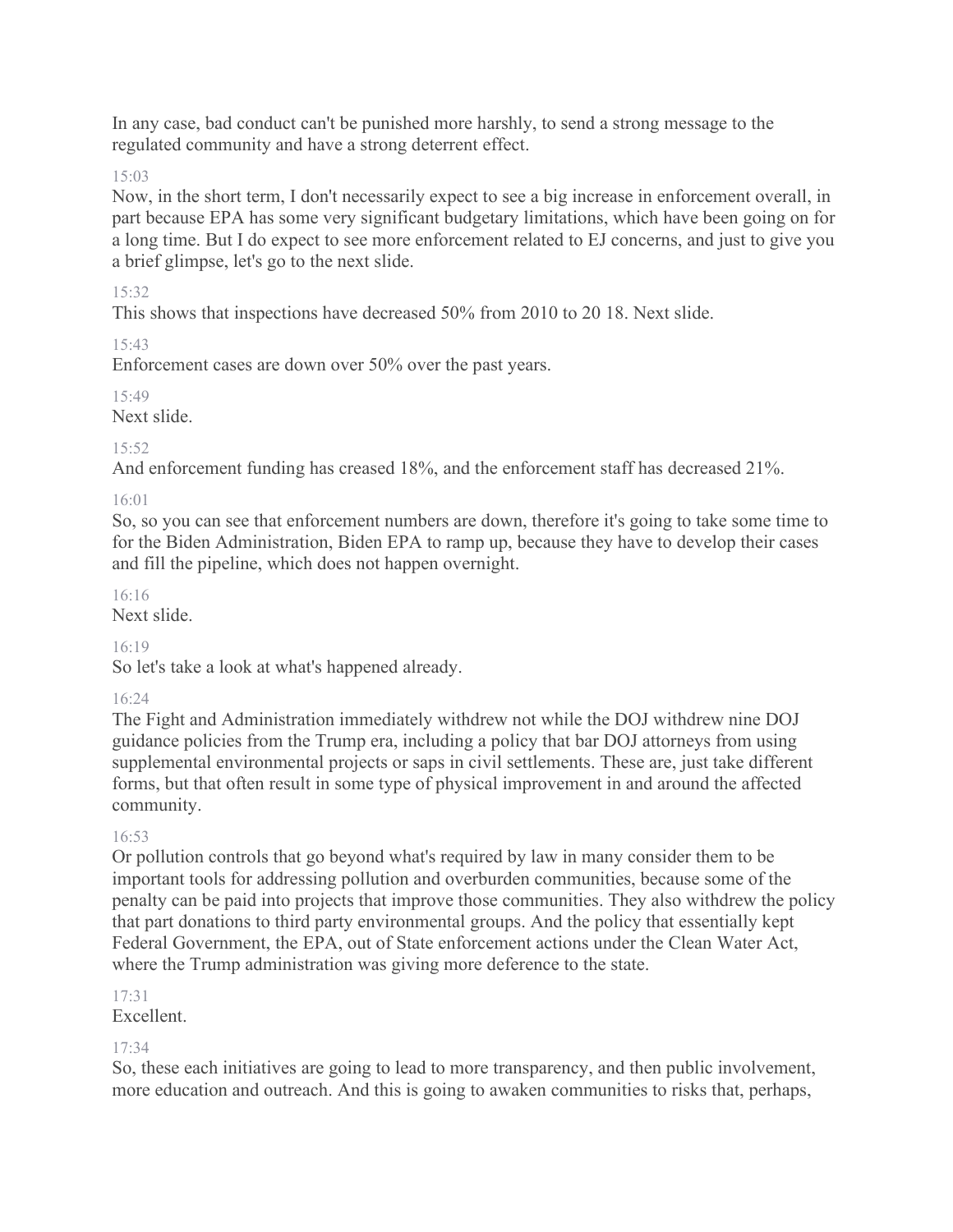say they weren't aware of or had accepted or didn't know how to address. So, we do expect that this will lead to more private suits and more activism at the community level. Some of the areas of focus that we can anticipate, our Clean Air Act and Clean Water Act enforcement, criminal, criminal prosecutions, of corporations, and individuals. This always sends a strong message to the regulated community. And, and and garners publicity if a CEO is going to jail and has a deterrent effect, so it gets a lot of bang for the buck for the Government.

## 18:33

We also could see environmental justice as an aggravating factor in enforcement actions, both in terms of whether or not they would refer something for criminal prosecution, but also in settlement negotiations, if you've been involved in them, you know that the government starts with a very high penalty. And then, we hope that we can mitigate that penalty with, with, you know, some of the good things that the company has been, has done, self reporting, and different things like that.

## 19:05

On the other hand, the impact on an environmental justice community could be seen as an aggravating factor. We're likely to see the return of saps, and a recalibration of relationships of the federal EPA with states and tribes.

## 19:24

Excellent.

## 19:26

Now, there's other impacts that we would expect to permitting. Permit applications for new sources and modifications will be given greater scrutiny. If there's a potential adverse impact on EJ communities, this suggests that productivity may be beneficial.

## 19:46

Consider, you know, consider things like, what, what is the impact of on the EJ community Upfront.

## 19:55

And what did you do throughout the process to involve the community, which could help to avoid surprises, and delays, or, or appeals at the end of the process.

## 20:08

Also, with respect to nipa, the Clinton Executive Order requires federal agencies to consider EJ effects and environmental impact statements.

## 20:19

NEPA, it's just not contain bright line numeric standards to establish disparate impacts. In historically, it hasn't really stopped projects or or significantly modified them. But it's likely that EJ impacts will get a closer look. So these are, these are things that the business community is concerned about.

## $20.41$

And these efforts, which could lead to more red tape and delays, now Super Fun, Biden Plan, the Biden Plan, it's not specifically focused on Superfund, but I will note that there is a focus on ..., and Andrew is going to tackle that issue in this Webinar.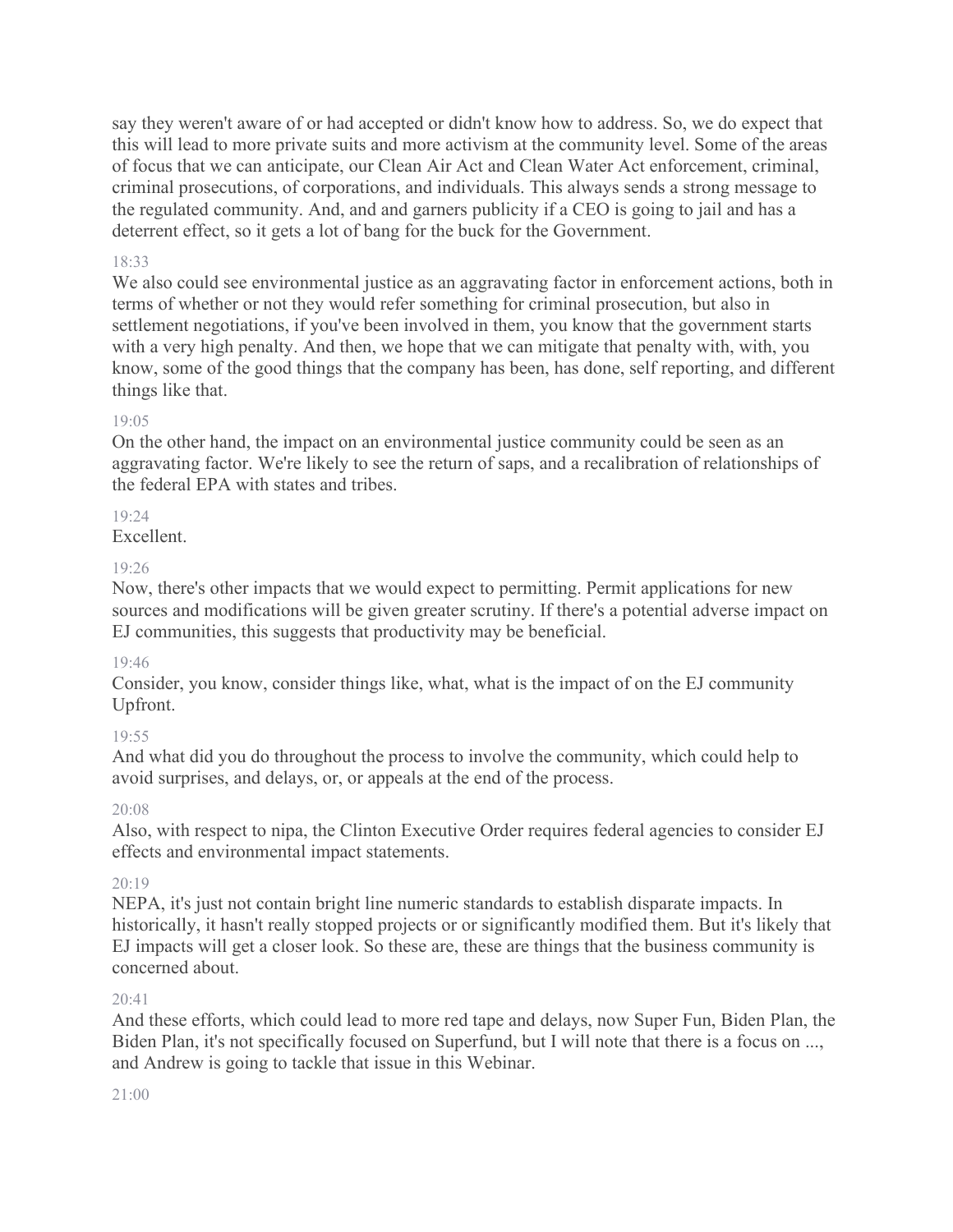But it's worth mentioning that in the Biden Plan during his campaign, he said, instead of making empty promises with no follow through, Biden will tackle ... pollution by designating P fast as a hazardous substance. So it will be subject to circular in setting enforceable limits and Safe Drinking Water Act. Key takeaway is to be prepared to address environmental justice and P Foss impacts at Superfund sites, for example, there could be a call for more public involvement and Superfund Sites more consultation.

## 21:39

And as you may know, community acceptance is 1 of 9 NCP factors when evaluating remedial options and that might be given more weight as we move forward, eckstein.

#### $21.55$

So, I've got some thoughts about what companies should do in preparation for increased EJ enforcement, and these aren't new concepts proactive. Companies have been doing these things for, for years, but I think it's worth revisiting at this time, in the context of this potential new wave of enforcement. That we're likely to see if there's environmental justice impacts. First, of all, companies should take note, and then, just to protect the company, its employees against enforcement review, and update environmental management systems, and corporate compliance programs companies.

#### $22:46$

Know, so, these are things that, again, not new that can be used to ensure that these are current and they're state-of-the-art, and they're actually being implemented to avoid violations. They can also help to avoid criminal prosecutions and to mitigate civil penalties. Re-evaluate and improve training and regarding compliance.

#### 23:13

Establish internal reporting systems like hotlines and refresh training And encourage employees to to reports of violations update your compliance audit programs. Ted is going to talk about that, but think about frequency focusing on higher risks, et cetera. Also, consider self reporting for penalty mitigation.

#### 23:43

Prepare for inspections. Update your protocols, so everyone knows what to do when the government knocks on the door. From the receptionist to the plant manager and everyone in between. Consider using steps and settlement agreements and where appropriate, proactively engage regulators if there are ongoing compliance concerns.

#### 24:11

Next slide.

## 24:15

Now, with respect to environmental justice, specifically, These initiatives will focus on poor minority and other communities that are disproportionately impacted by pollution.

#### 24:34

Companies should proactively engage with these communities.

#### 24:38

How would you, how would you do that? Well, it's really going to depend on the circumstances. But, but, you know, thinking about designating a local liaison, who knows how to engage in ongoing discussions with the community regarding issues of environmental impact and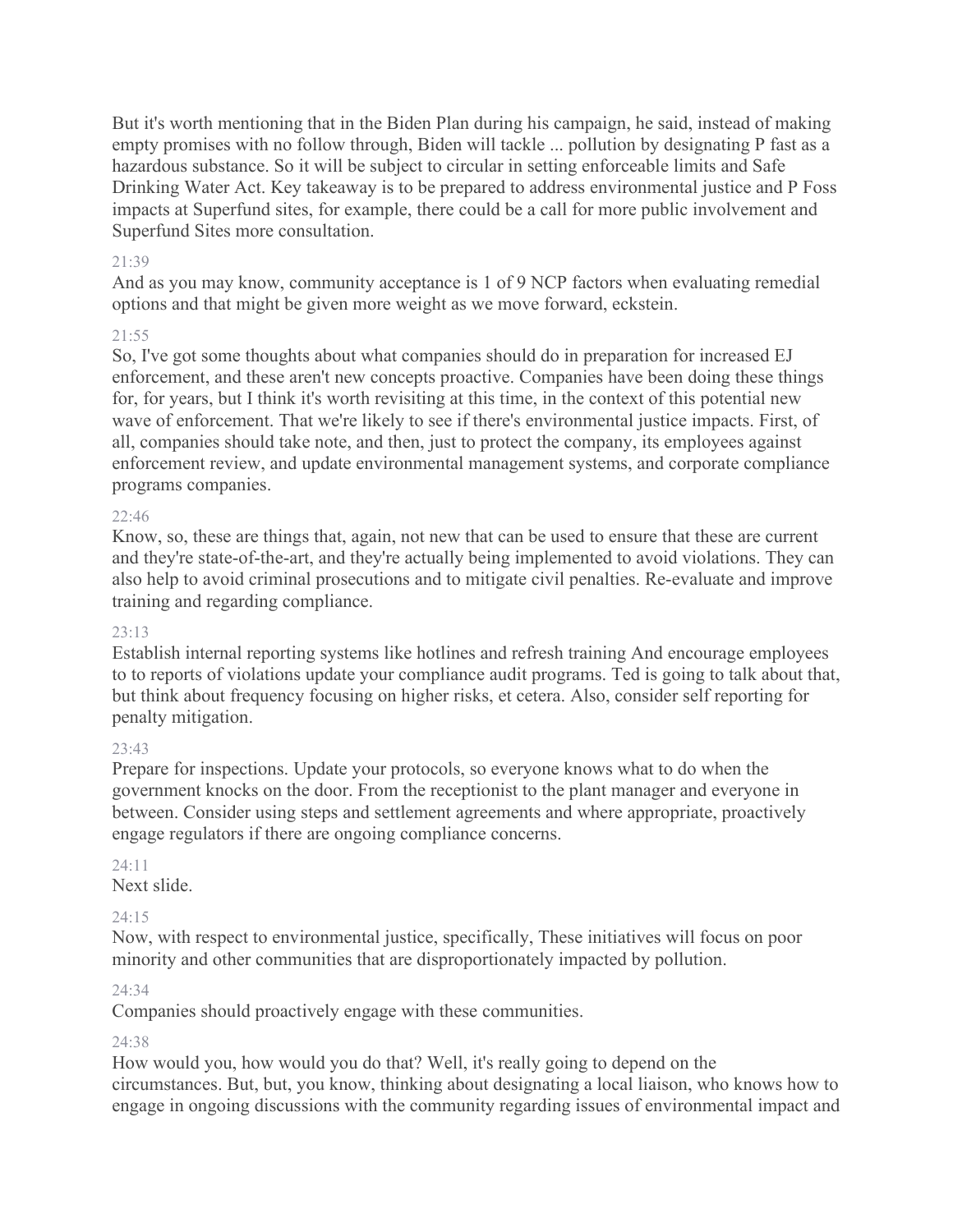inequality. Having that person attend community organizations and meeting with community leaders.

#### 25:08

Listening, listening to the community, maybe focusing donations, you know, relating to health and environmental, things that impact health, and environmental, like parks and trees. And being prepared to actually take measurable action, to reduce health risks.

#### 25:31

And then, finally, communicate with stakeholders. You know, transparency with stakeholders, regulators. And, and that includes communicating about your successes, and, in some cases, mistakes, or issues of sensitivity.

#### $25.50$

The last thing I wanted to mention is there's a lot of focus these days on environmental social and governance reporting, ESG reports, These often include things like climate change board, member diversity, renewable energy, water use, and things like that.

#### 26:11

Environmental justice, aspects of ESG, in some cases, has been there's been less focus and less focus in the day-to-day business decisions of companies.

#### 26:27

So, so, companies that have ESG reports should ensure that the statements in the reports concerning social justice, or racial inequality and fair treatment are consistent with actual data on each a impacts of their business. And the company could consider voluntary E E J assessments.

#### 26:54

Know, these things, we're not gonna spend the time to go into it now, but things like defining the community, the community that's affected, Evaluate the impacts against relevant benchmarks in other communities.

## $27:10$

There's the use of the EPA, EJ screen tool to, to identify affected communities and and consider mitigation, you know, things like reducing sound and vibration, and other impacts.

## 27:29

So, so that's a quick overview of environmental justice, and I'll be around and answer questions at the at the end of the session, back to your regime. Thank you, Andy. There was an excellent presentation, a lot of a lot of things to think about and certainly new ways of looking at the permitting and and and facilities, as mentioned, we are holding questions until the end. I think Andy's presentation will generate a lot of questions. But so, please submit those in the attendee panel at any time and we'll, we'll get to them as fast as we can.

#### 28:02

Our next speaker Stat Snyder, a partner with Goldenberg Snyder in Cincinnati, Ohio where he leads a group of legal technical practitioners to focus most of the tension, performing environmental health and safety and hazardous materials, audits, compliance counseling throughout the US, and internationally.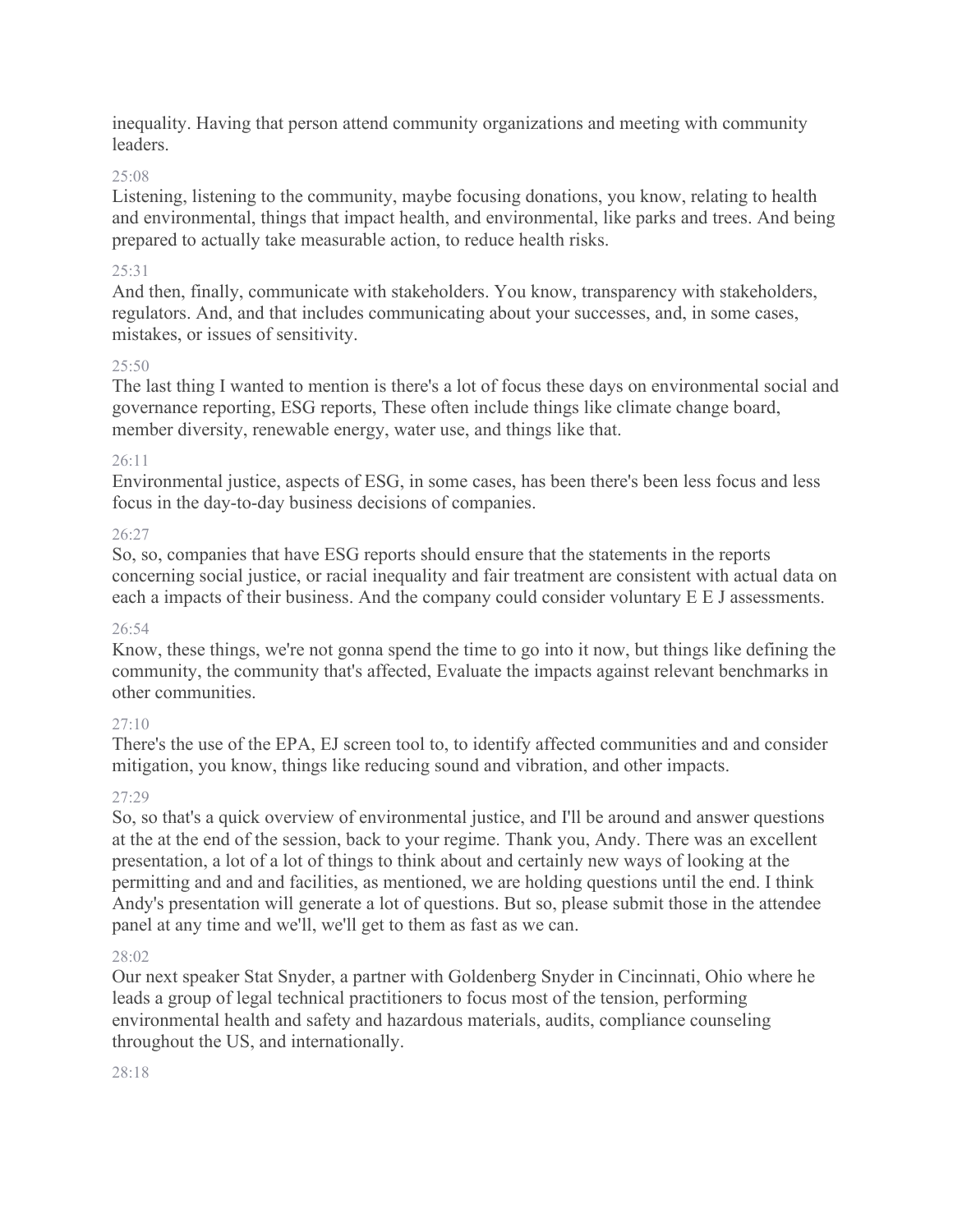He started off as this, is, career as an Environmental Engineer and Safety professional, and subsequently earned a law degree and areas to talk about, the EPA's audit policy program updates.

#### 28:32

Thanks for saying, Hey, as you can see, we're fall on right up here with Andy's concept of, Let's get back to auditing and there's a number of reasons for that in addition to what Andy had to say there. So let's go to the next slide.

#### 28:48

Over the past year, you know, we've all been kind of cooped up in our homes doing work, a few people at work, but not everybody at work. And so we've had to jump into quite a new realm of auditing.

#### 29:02

And so we personally have experienced a lot of virtual audits where we're looking at records from afar. I've done all that recordkeeping review from a distance.

#### 29:14

Lots of communications by e-mail, and chair, file, SharePoint, and then teams and zoom, and all kinds of things to review records, walk through plants, and end up with the best audit we can at a distance. So what is happening here in the future? And what we're seeing starting to happen now, is, you know, will we go back to traditional audits?

#### $29.40$

I think some of us will, for sure.

#### $29.43$

There is certainly the benefit, at least on the visual piece of that, you get an A Much better field of vision. You see things up close and personal. You can wander around. And you find a lot more, get a lot more perspective. What fully remote audits continue. I think some companies may want to continue to do that.

#### 30:05

It does save on travel costs, but it does have a little bit of a disadvantage if signal doesn't let you get a good picture as you're walking around or no picture at all.

#### $30.17$

And the field of vision is much more limited, even with, with decent signal.

#### 30:23

So, another alternative, the one that we have, had come up quite a bit here in the recent months, has been a hybrid audit, which maybe something that folks like to consider as we go to the future. And that would be kind of a combination of a fully visual and a fully traditional audit.

#### 30:44

So, in other words, you can save a little bit of travel costs by doing all of the document review from a distance.

#### 30:50

And then send, maybe, one person for a couple of days to be the eyes on the ground and do more of the traditional audit.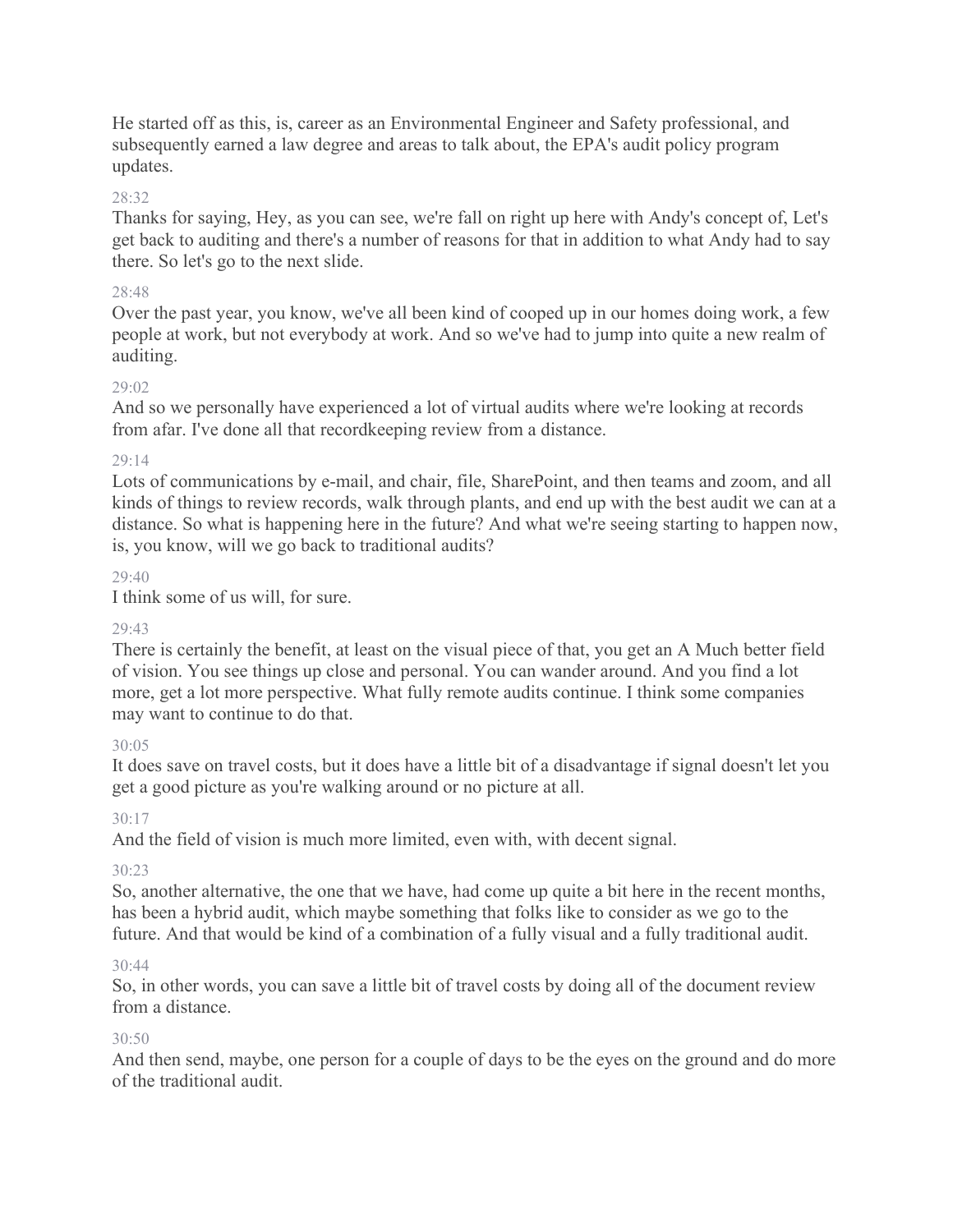So, those are the kinds of things we're seeing.

#### 30:59

And I think we will see more hybrid audits and somewhat of a decent return back to the traditional maybe a little reduction on the fully remote.

## $31:10$

Next slide, Amy.

## 31:14

And so why should we even consider audits at this point? Here we are. Now finally back in 20 21, covered is hopefully on its way out for us.

## $31.25$

Ah, we're seeing folks have had it and have the antibodies folks are getting vaccinated, we're getting back into the workforce. So you just heard Andy talk about the changes in the enforcement policy. So, enforcement's should be ramping up. That is definitely a good reason to take a step back and look at your programs.

## 31:46

through the various means that Andy talked about, but also through auditing find those gaps and get those fixed.

## 31:53

Another is, is that we're simply having the workforce get back in the workplace so we could be a bit rusty with our ability here in the past to get all over the facility to know what's going on in our ancillary Operations and may have had that just focus on what we need to get done day to day.

## 32:12

Now that we can get around a little bit more or will soon, we need to take a look at all those things that are going on in the back 40, make sure that we've got those under control.

## 32:22

Then, the other thing we're seeing, and I'm sure, I'm sure adding in regime and team, are all seeing, as well as we're starting to get more due diligence requests to support mergers and acquisitions.

## 32:34

So, you know, as we step into that realm, we're going to want to know about the facilities that we're considering purchasing, and most likely to a good, uh, moral.

## 32:47

A corporation that wants to sell a facility, likely wants to know that they're in good shape when they sell the facility as well.

## 32:55

So, as we take on these kinda challenges, moving to the next year and getting back a little bit more to normal, we want to think about if we're going to take on some auditing enacting some of our Environmental Management System checks and balances.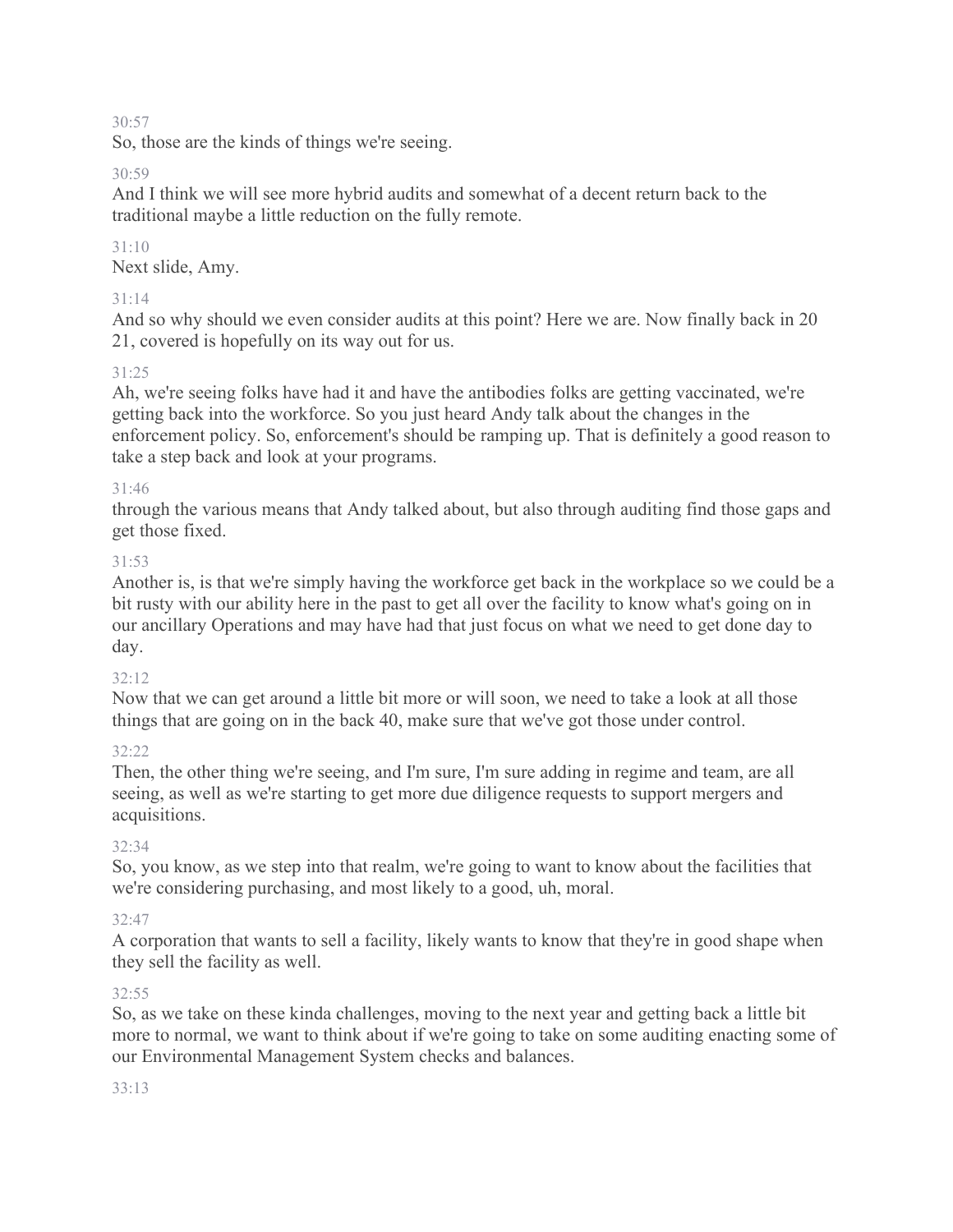Maybe we want to consider EPA's audit policy, just in case we do uncover some issues and want to take that step that Andy also mentioned of just co-operating a bit and disclosing our findings and seeking a bit of penalty relief.

## 33:29

So, let's go to the next slide.

# 33:34

So, you know, the audit policy itself is, has been around for about 20 years now.

# 33:41

It's not a new thing. And about 12 years ago, 13 years ago, it was enhanced to allow new owners or those going through mergers and acquisitions and purchasing new facilities to also participate. So just as a reminder, looking back in history, what is the purpose of the audit policy.

# $34.02$

Well, US EPA was trying to, uh, be efficient with its budget and personnel and the stresses on its agency.

# 34:13

And they also do want to see environmental benefits and improvements occur, and so one way they thought that might happen is introducing a policy that would reward companies for voluntarily discovering, then, disclosing to EPA and then correcting in a systemic fashion.

# 34:36

Violations so they don't re occur, it's a good benefit to the environment.

34:41

And so, in exchange for that disclosure, EPA was willing through this policy to offer penalty mitigation. And that is the gravity penalty that you might be assessed in an enforcement action.

# 34:55

Could be forgiven even up to 100%.

# 35:00

Over those 20 plus years now, over 10000 companies have taken advantage of the audit policy Unmade disclosures covering about 28,000 facilities. Most of the disclosures, a little over 50%, have been about record keeping and reporting issues, but, you know, close to half have also been about the operating activities and things that should be being done better in the facility.

# 35:28

And, again, so the bottom line of all this is EPA's real goal with the program is to reduce pollution and correct things.

# 35:38

So this has been one vehicle to get to that point.

 $35.42$ Next slide.

35:47

So, again, who does this policy apply to?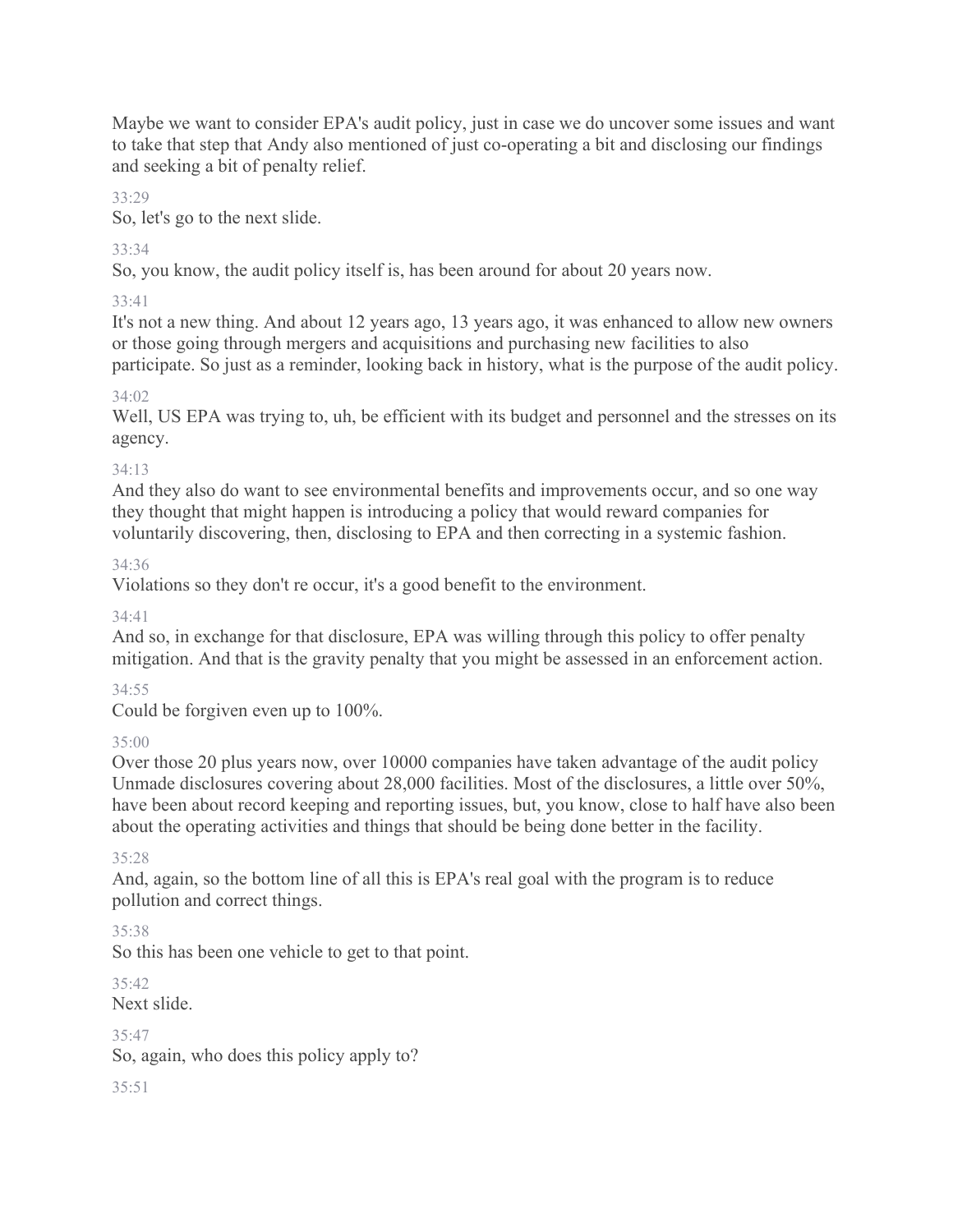Well, anyone who's subject to US EPA requirements, regulations, laws, can take advantage of this policy. So you're an ongoing operation out there. You can consider that, and again, you want to remember this as we watch the changes in the enforcement environment, and you get back into that workplace and start to see things you want to consider, is a disclosure.

#### 36:16

A smart thing to do, or at least an option to consider, then, like I said, the policy also applies to Nuon owners as of about 13 years ago. So remember that as you are looking into your merger and acquisition activities. Next slide.

## 36:37

And what are the incentives then? You know, I'm talking about making these disclosures, What can we really get from that? I mentioned the ongoing operations.

## 36:45

Those manufacturers that are out there can get their gravity penalty fully mitigated.

## 36:52

You have to keep in mind that if your violations happen to give you or provide some economic benefit, you're most likely not going to get any of that forgiven unless it's insignificant in the first place. And the concept there is that EPA wants to and has to maintain a level playing ground for everyone.

#### 37:14

So, if a company gained a competitive advantage, because they have economic benefits due to violations that happened to them occurred, that part of the violation or penalty would not be forgiven.

#### 37:28

But, still, the gravity piece can be significant.

#### 37:32

New owners actually get a little bit more flexibility because they've not been involved in the particular facility. So, we would call that enhanced penalty mitigation.

#### 37:43

They would also enjoy the economic benefit penalty forgiveness, as well as a gravity penalty mitigation.

## 37:55

Of course, to do that, the new owner can't have been responsible at all for the non compliance at that target facility Nor could they, Yeah, they may already be addressing facility compliance because of their due diligence practices.

#### 38:11

I know when we do due diligence for companies, we tend not to do the traditional phase one, but some mix of, uh, liability investigation along with where does the company stand on E H and S compliance?

#### 38:28

And so, we're doing that, kind of a light compliance review, are already finding some of these issues, and maybe that is a good time to consider disposer.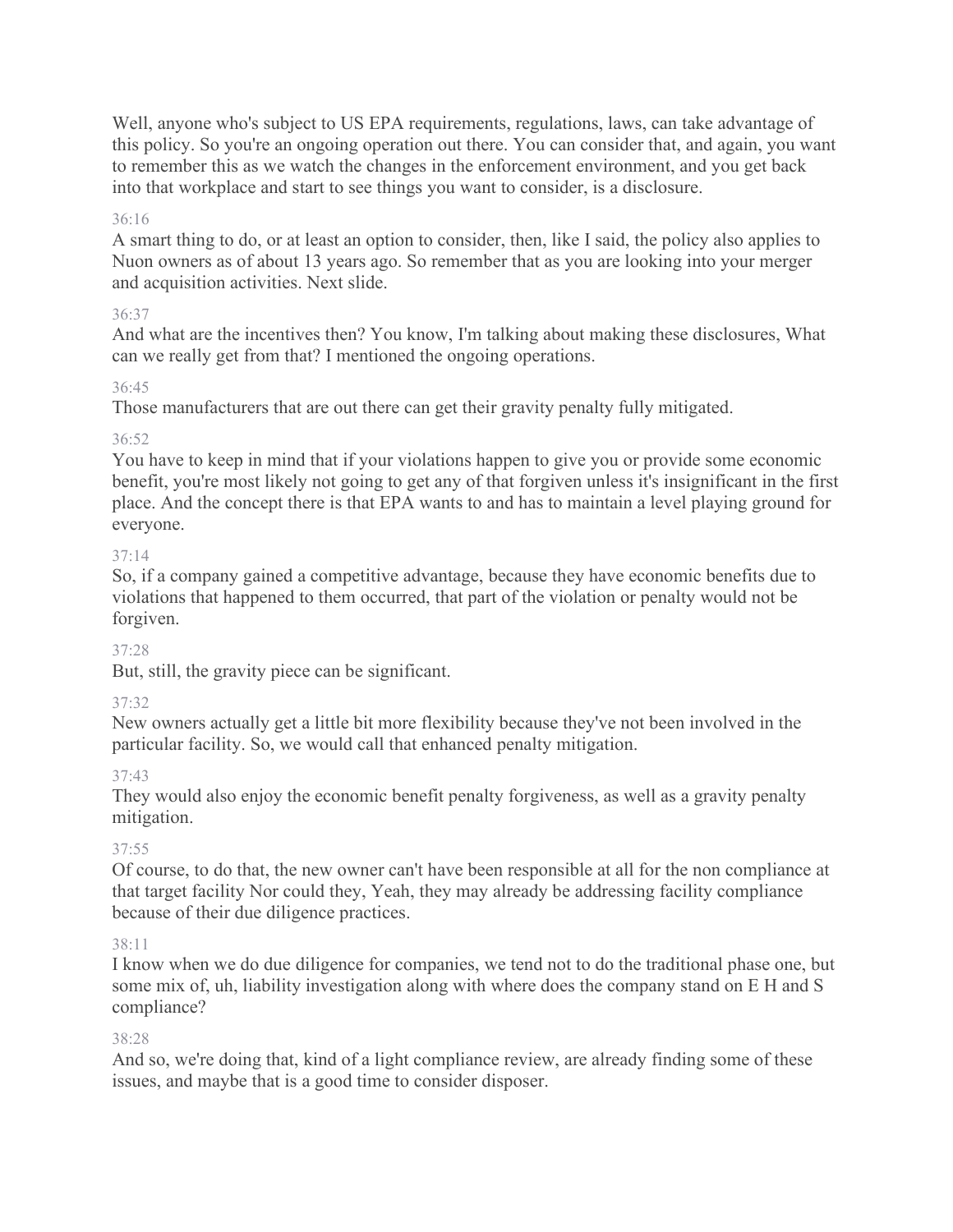And then, finally, in mergers and acquisitions, there's usually some amount of funding that's been set, aside either for, by the purchasing company to take care of issues they find, or through the agreement to adjust the price if things are found and can be addressed. So EPA recognizes that as an opportunity to take care of some environmental issues.

#### 39:01

Next slide.

#### 39:06

So, again, who's a new owner?

39:09

obviously, you have to fall into the right category there, and make sure that you're not responsible at all for, for compliance.

#### 39:16

So, you have to be the person who wasn't responsible at all for compliance at the Target facility. You didn't happen the cause of the violations at the Target facility, and you could not have prevented those violations from happening.

#### 39:31

So it's kinda like the pointing the finger, you know that guy did it, not me, and the other aspect of it is, we're not related.

#### 39:39

In other words, we don't own enough shares of stock to put us in the shoes of being the owner in the first place, we have to be pretty much detached from the transaction altogether.

#### 39:52

Next slide.

## 39:57

So, then, we say, OK, do we want to consider making a disclosure?

## 40:03

And if we do, what does it take to make that disclosure? Are there any conditions while I say, come on, McFly, where you know, there's always going to be conditions.

 $40 \cdot 11$ 

So I thought maybe today would be a good time to go through those a little bit because they apply in one way, to ongoing operators and then they may apply, to some extent, a little differently to new owners. So there's nine conditions.

#### 40:28

And you all know that in the past, there have been guidance documents and discussions about how these conditions apply.

## 40:35

And one of the purposes of today's discussion is that in January of 2021, just a couple of months ago, US.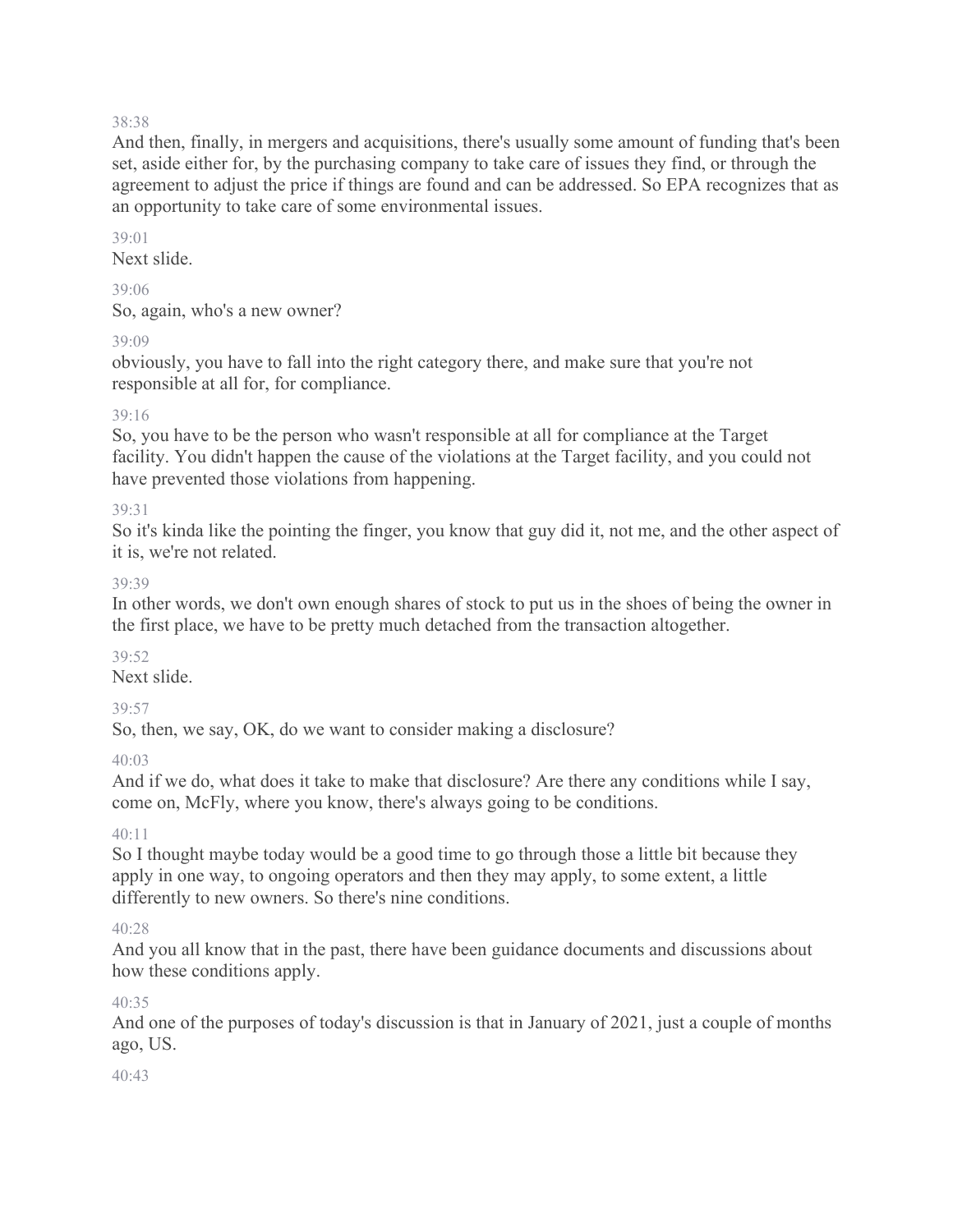EPA issued a new Frequently Asked Question document on the audit policy and how it applies to both ongoing operators and new owners and that New guidance, those Frequently Asked Questions on the responses is the guide you should follow.

## 41:02

If you want to make a disclosure or consider making one, you don't go back to the past documents, the questionnaire itself, Will tell you that this is the master document now, and it's the focus part of the reason for that is over 20 years.

#### 41:20

Our approach to disclosure and how we do work has changed, in other words, we do a lot more things electronically. There's an E D E disclosure database.

## $41.30$

And so, some of the old directives and guidance documents don't quite apply quite as well as they used to.

## 41:38

So this frequently asked questionnaire, you should get your hands on that, and take a brief review through it, and that'll help you think about whether you want to make a disclosure at some point in the future.

## 41:50

And you do want to think about that before you step into your audits, if you have any inclination that direction, because there are some timelines that we'll talk about. Next slide.

## 42:03

So, we'll just walk through a few basics about these conditions that we have to meet. And the first one is systematic discovery.

## $42:14$

This means, in a sense, that you can't have discovered the violation by doing things you already have to do.

# $42.22$

So if you have to monitor your waste water, or your stormwater, you have to do your Title five, Air pollution control monitoring, those kinds of things, ARR.

## $42.34$

Not within the realm of a system, a systemic discovery method, they want to, EPA does 1 to 2, apply an audit method. You're looking at your system in a systemic way. And you're either doing that as a standalone audit or through an environmental management system.

# 42:54

It's kinda like the old plan, Do, check, act, This is the check piece. It needs to be systemic through a check designed to identify problems that you may have encountered. That's the same thing with like, let's say, a title five certification work that you have to do semi-annually or annually.

## 43:14

That is baked into your permit and so it wouldn't be considered outside of it wouldn't be considered a check process designed to satisfy the audit disclosure rules.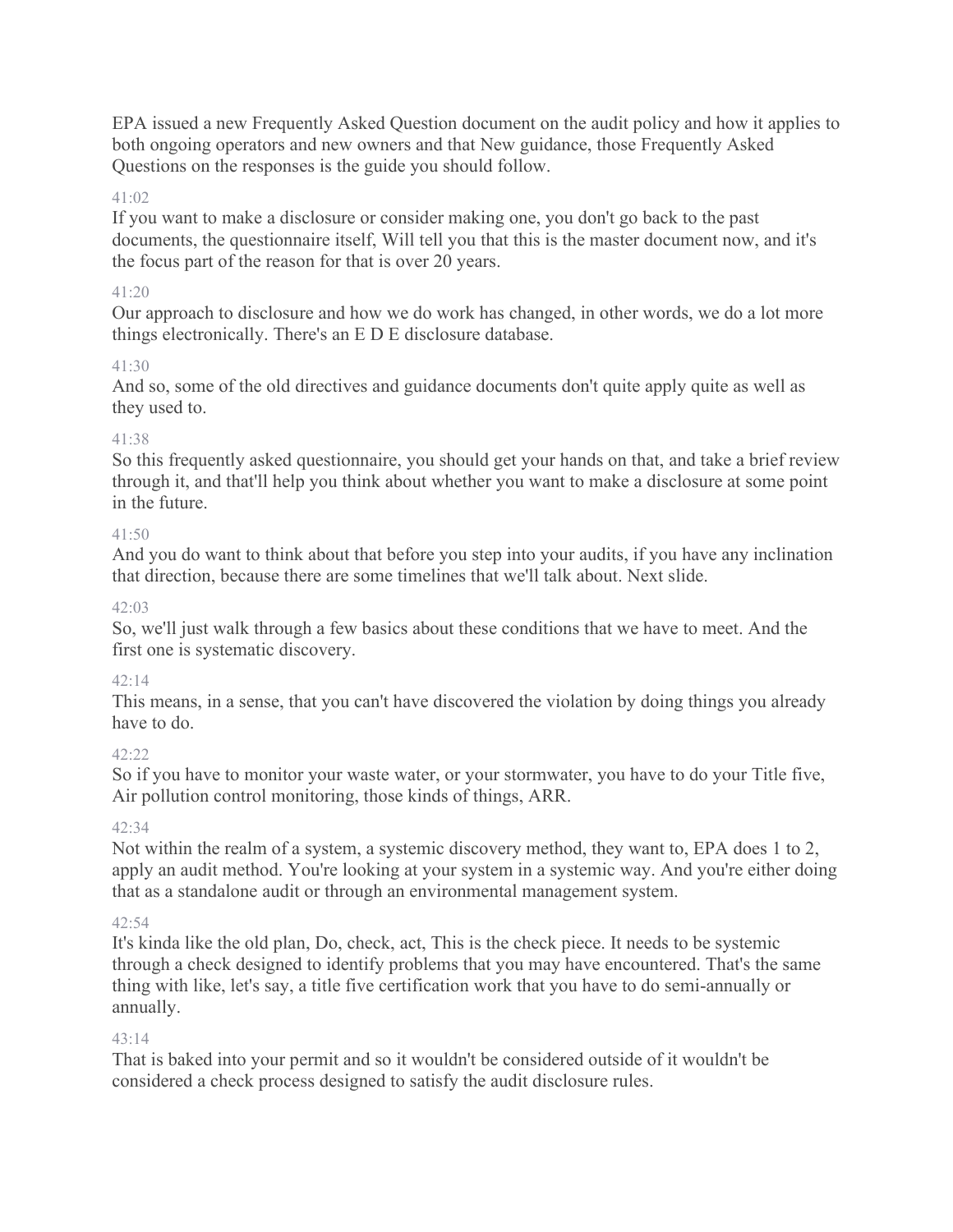So they're really talking about audits or environmental management system checking to get to that systematic discovery.

#### 43:38

Let's see, four.

## $43.41$

Yeah. And obviously, that's why it's a little bit different for new owners because they haven't been on the site.

## $43.45$

So, you know, while you can do periodic audit over, you know, every three years or every year or however you set up your system, this was waived for new owners because they aren't on the site.

## 43:57

The second is voluntary discovery.

## $44.00$

So this, The discovery has to be voluntary so again, you're legally required monitoring or sampling.

## 44:10

That leads to discoveries, is not voluntary. It's that's mandated process, and so, and so, Andy have made a good comment to me before this presentation, about the Next Gen monitoring systems, and how much more advanced we're getting. Those make it a little more difficult to, to have voluntary discovery.

## 44:33

The more sensors and automatic reporting that we go to, the more we report up to EPA as a routine, the more difficult it is to meet the voluntary discovery requirements, but basically this is not part of your day-to-day activity and new owners.

## 44:59

They can take a little bit of advantage here, if they plan ahead.

## $45.04$

You can enter into an agreement with EPA to do some audits as part of the due diligence process and disclose those violations before you get through the transaction and then start to need to do that monitoring. So, in a sense, you may have those monitoring requirements at some point.

# 45:27

But if you work with EPA, you can get in there and in turn a routine process into a voluntary one, if you do the work, the timing well enough so that you can show that you're trying to, in good faith, find those violations before you get too far down the road.

# 45:47

Next slide.

## $45.52$

Here's one of the more difficult ones. one that you have to always keep in mind is the prompt discovery piece.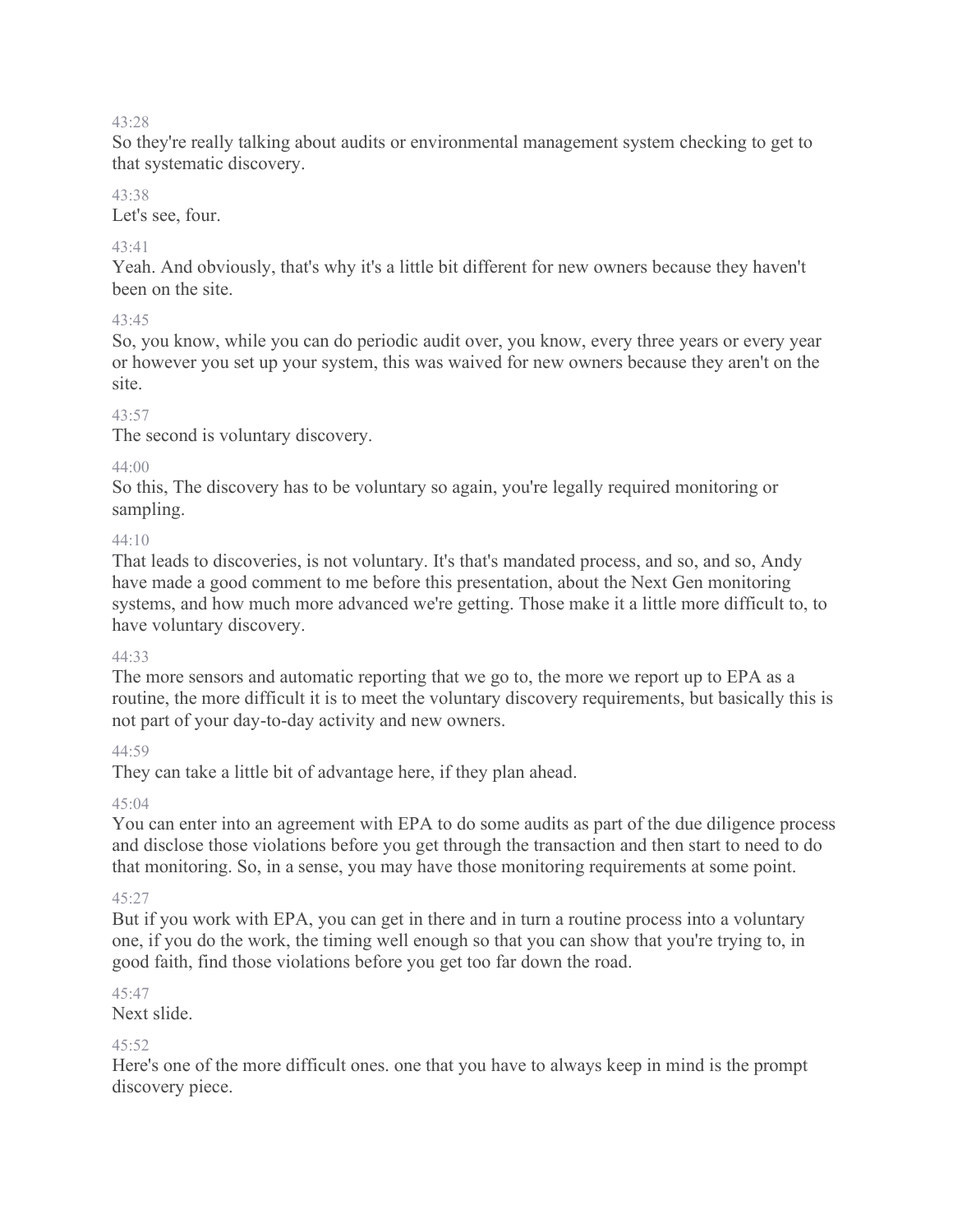I mean, prompt, prompt disclosure.

#### 46:03

In other words, EPA is willing to let you do audits and make some disclosures and get some penalty relief, but they do expect you to act on your discoveries relatively quickly under the US EPA policy.

## 46:18

You're supposed to disclose the violation within 21 days of discovering it.

## $46.25$

And that Discovery period is really based on the concept of your, your reasonably prudent person, your person, who would have known at a certain point in time. You can't just drag out the time, too.

## 46:39

Make the 21 days fit your schedule. That's why I say, You need to think about this before you.

## 46:45

I get into the process and understand what the steps of your audit or your EMS checking is, so that you know when that timeline really starts.

## 46:55

The new owners have a little different process. Just because of the closing date, So your due diligence processes can take place pre closure, Those that are completed before.

## 47:08

The deal closes can be disclosed to EPA up to 45 days after closing.

# 47:17

Obviously, due diligence often continues after closing.

# 47:21

Those items that get discovered after closing can be disclosed Within 21 days after discovery, or within 45 days of the closing, whichever is longer.

## 47:34

The nice thing with this is, EPA does recognize that there's a lot of activity going on in mergers and acquisitions, and sometimes, it's not a single facility, it's multiple facilities.

## 47:46

So, you can work out timeline where you're evaluating the compliance at various facilities and a systematic process to uncover items and EPA. I'll let you do work that out over a nine month period, as long as you're meeting.

## 48:03

Certainly agreed to timelines for the discovery, so they're trying to encourage those who take over new facilities, define the problems, and fix them, because it's a benefit to the environment.

## 48:15

I know that there is the discovery and the disclosure have to be independent, so in other words, you can't have EPA happened to walk in the door today and and possibly make some findings against the company and then turn around and enact the audit policy to try to mitigate the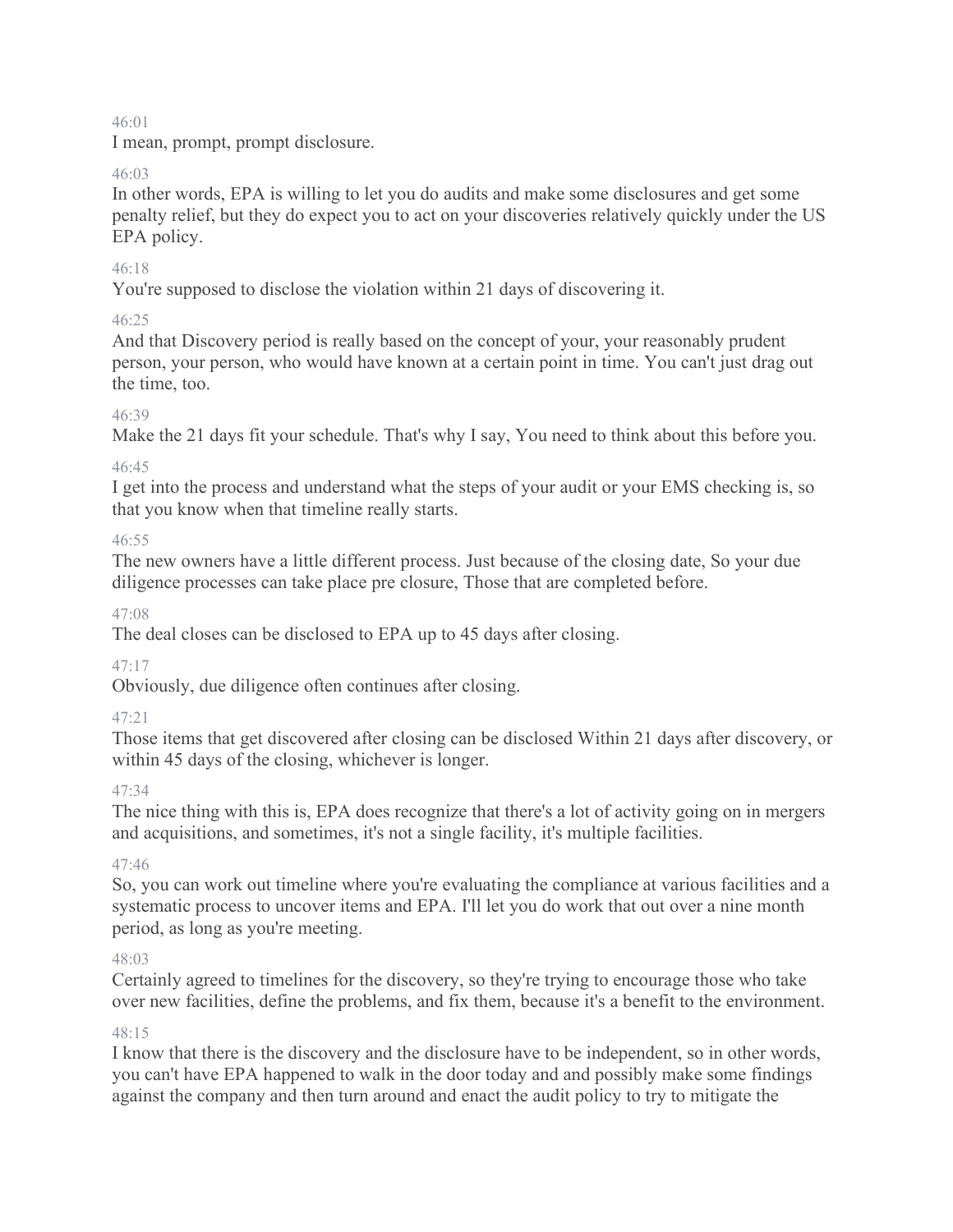penalties that might come from those notices of violation or orders. So in other words, you have to make the discovery on your own. It can't be discovered by EPA or any other agency. Or, say, through a citizens.

#### 48:52

Now, there can be those cases where an agency or citizens make allegations that are never settled or are simply allegations. You can make some arguments. And the EPA does occasionally accept that.

#### $49.05$

Those are voluntarily discovered as opposed to involuntary. Next slide.

#### 49:17

So the next three, obviously, you, as you would expect, EPA would expect that if you make some findings, that you're going to correct those findings. And in the policy, there is a 60 day window to do that.

#### 49:32

From the date of discovery, not the date of disclosure, another one to keep in mind, but the date of Discovery, and you have to certify that, and remedy any environmental, or human harm, that that violation happened to, cause. That's a tight timeline.

#### 49:48

So, there are actually some options and available to extend those, EPA does recognize that it takes time sometimes to correct these violations, but, at the same time, you need to really take these on in a serious manner and work towards correcting them as soon as possible.

## 50:11

Yeah.

## $50.13$

Let's see. Oh, you have to prevent recurrence.

## 50:17

So, in other words, this was really, the basis of the policy is, to better the environment, we want to see corrective actions that are systematic.

## 50:27

So in other words, if you find a violation, that one department in a facility or at one plant and you have multiple plants, the expectation is to apply.

## 50:38

A remedy can address that issue across all those different areas so that it doesn't re-occur.

## 50:47

and to bolster that the seventh condition was put into place, and that's it.

#### 50:54

You would have no repeat violations.

#### 50:57

So a repeat violation can be the same violation at another facility or at another area in the facility.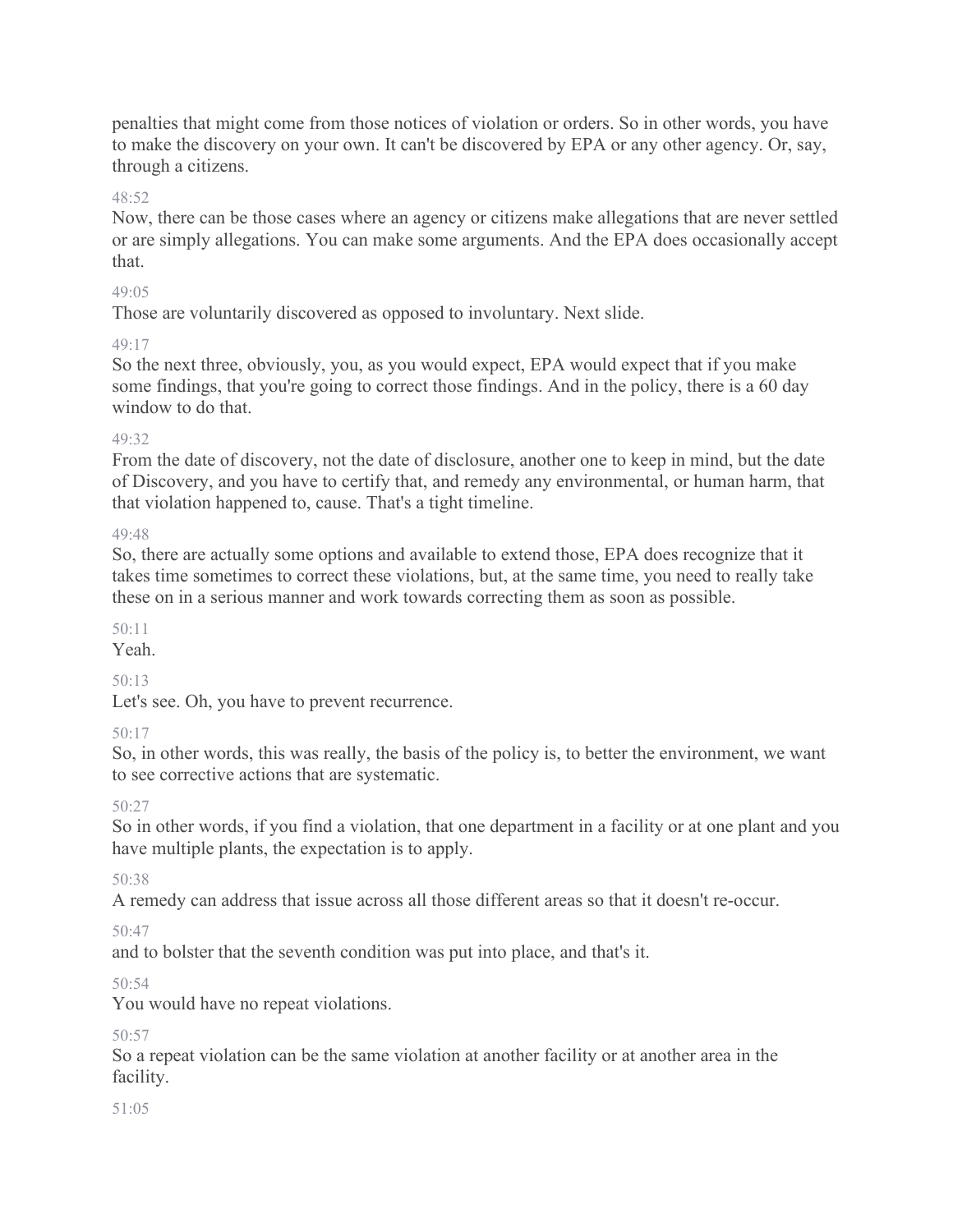So you really have to look at these violations in a holistic manner to make sure that if you have any reasonable expectation that the same or a similar violation could exist somewhere else, you want to look at that and claim those at the same time to get credit for all of those.

## 51:27

The EPA does, in this questionnaire talk about some of the option two workout.

## 51:35

An audit process that allows you to report those sequentially as opposed to all at one time. But again, you have to show that the process is designed to identify all of those. And it just happens to be a matter of getting to all the facilities in a timely manner that causes the sequential nature of the report as opposed to dragging it out, for example.

51:59

Next slide.

 $52.04$ 

So, then, the final two conditions: Other violations are excluded.

# $52:10$

This is interesting, that the EPA had originally thought that we can't give penalty mitigation or forgiveness for violations that cause serious injury. So actual harm to the environment that serious, or say, a fatality, those kind of things.

# 52:27

In the end, after all of these years, apparently there have only been about 10 or 12 disclosures that have been declined for this reason.

# 52:41

But, hey, I'm sure that some have tried to get those through.

# 52:46

But bottom line is EPA is pretty open to consider any of these kinds of violations, But if they are significant, they will likely be declined.

# 52:59

And finally, the last one, what you would expect is EPA does expect some co-operation from the operating company and the things they want you to work with them to show that the nine conditions are met.

# 53:15

That's actually enhanced for the new owners.

# 53:19

They have to definitely, as part of the for extra forgiveness that they're getting the economic benefit and other penalty mitigation clearly work with EPA to demonstrate that they meet all of these conditions.

# 53:37

So, that takes care of the nine conditions. So, let's go to the next step.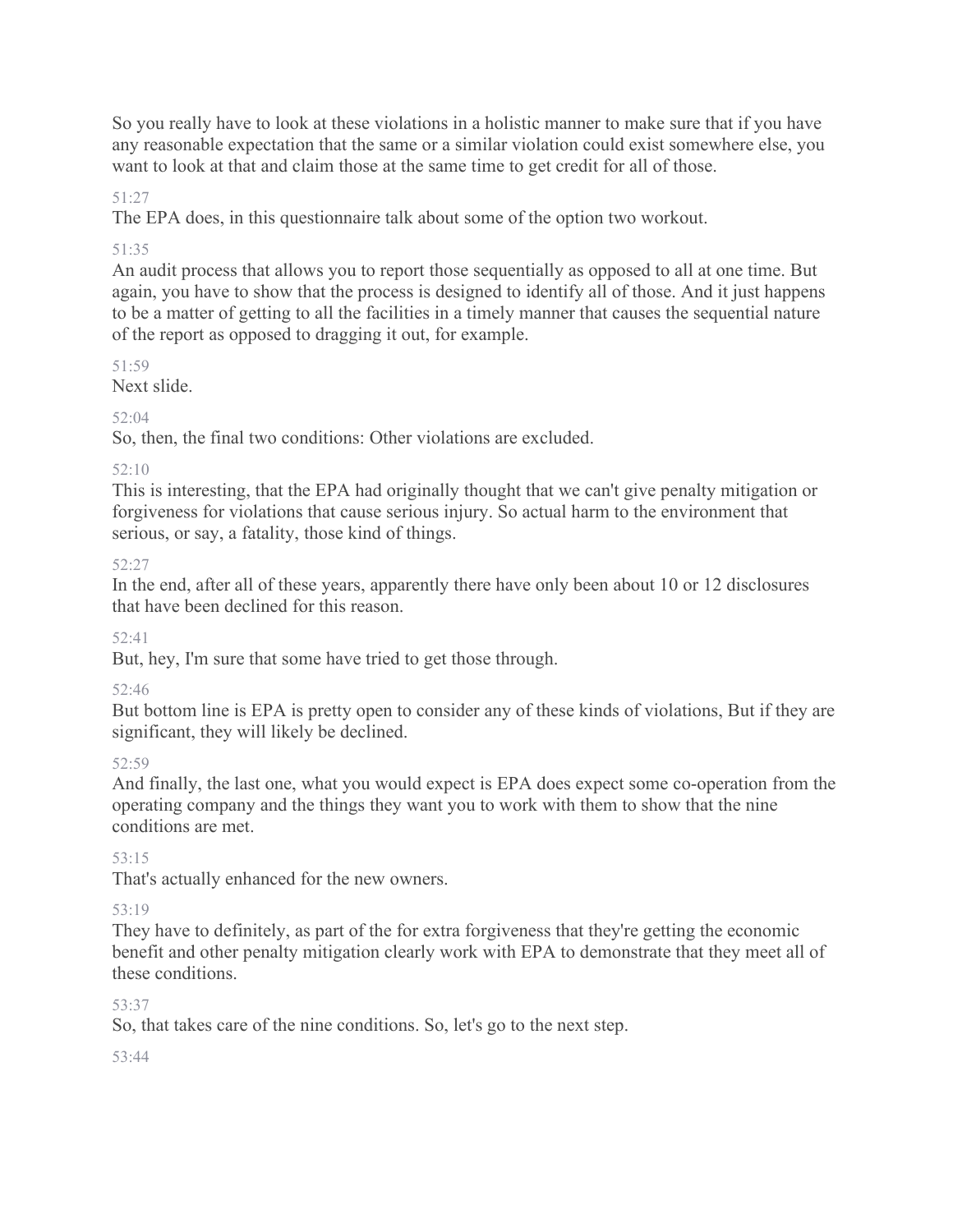So, I mentioned earlier, how does the disclosure work well in 20 15 and E disclosure portal was developed. That's how we make how operating companies should file. It automatically addresses the filing, looks at the conditions, can issue acknowledgment letters or determinations.

#### 54:08

So, it's a little faster and more efficient that definitely saves time for EPA and reduces effort on its resources.

#### 54:15

But from the standpoint of new owners, you want to be a little careful.

#### 54:20

You probably don't want to use the E disclosure portal because its algorithms don't include things like the economic benefit, peace, forgiveness. And so, if you do use it, it won't be calculated into your penalty mitigation. The other thing you just want to be cautious of, is that the disclosure portal does not allow confidentiality claims.

#### 54:46

And so you need to be a little creative for those kinds of questions that get asked, and just identify generic chemicals or confidential business information, as an acronym. And what the questionnaire described is that EPA will end up getting back to you to discuss that and then work out a way to keep those confidential matters, quiet. Finally, you got a certified compliance. And again, be Prompt, I mean, you got an algorithm calculating whether your prompt, so you just want to definitely be careful and understand your timeline. Next slide.

#### 55:29

So, are there any other considerations? Well, of course, that's why I put the slide here, right.

## 55:34

So, we've been talking about US EPA's audit policy, and of course, there are many states out there that are authorized to operate the different air water waste programs, and they don't all view privilege and immunity, self disclosure, in the same way that ... Ada. So, there's a variety of state programs that are out there.

## 55:59

About 30, have privilege and immunity law, or a policy. They all, have differ quite a bit. Some have adopted US EPA's policy or a memorandum of agreement to abide by decisions through it, and the US EPA has done the same.

## 56:18

So you do have to think about where your facilities are when you're making a disclosure and determine whether and to what extent you need to involve the different state programs.

## 56:29

There are some interesting differences, US EPA does not require you to notify them before doing an audit or attack on a system, but there are some states that do, If I recall, I think Texas, Michigan required notification before you did an audit in order to take advantage of their programs.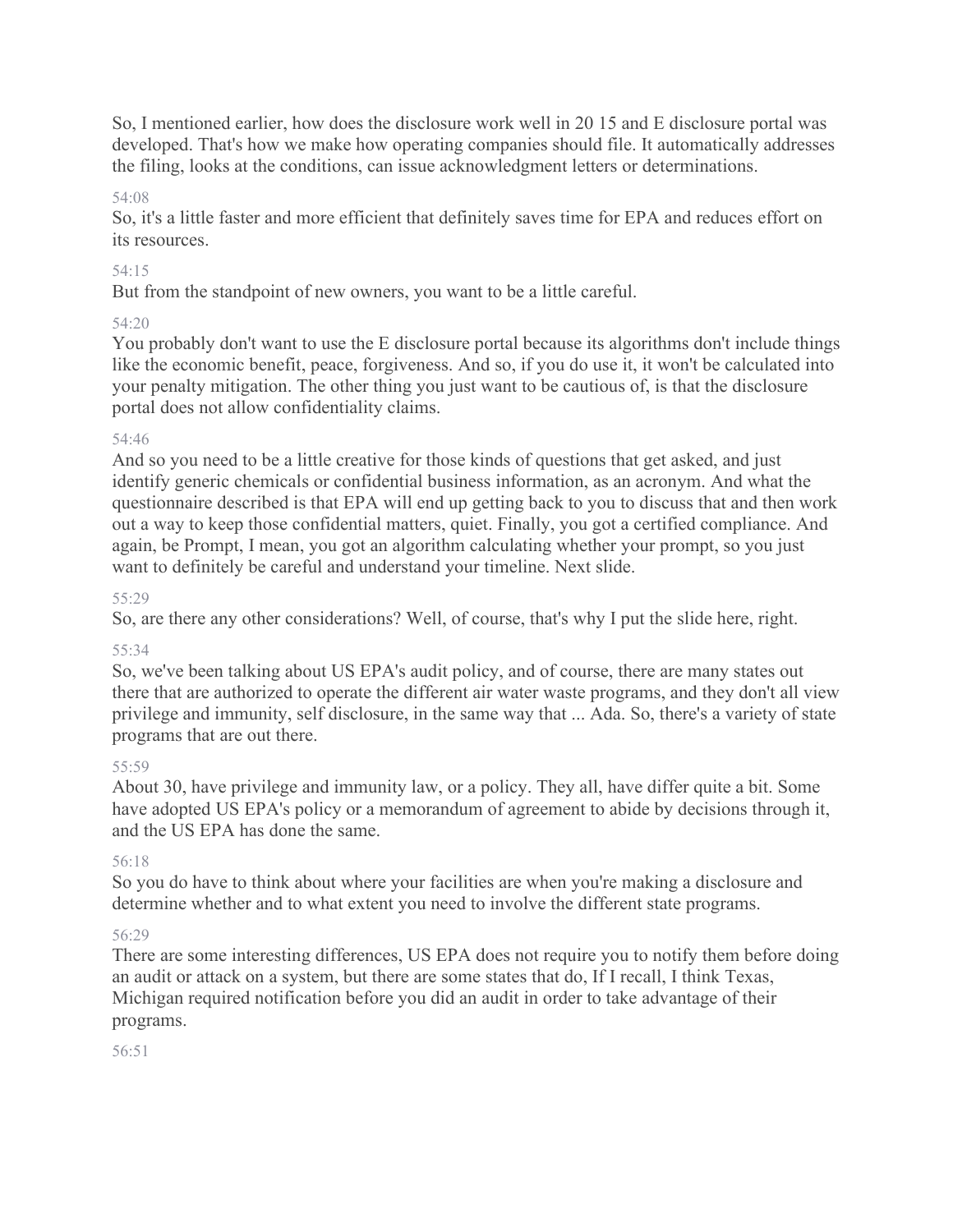Anyway, So I wanted to end with the next slide showing just that a brief overview of states that do have some privilege or immunity programs or laws, and self disclosure policies, just gives you a sense of the differences that go on, some, provide privilege.

## 57:11

Protection with your information, some provide the immunity from the penalties only.

## 57:17

Others provide both.

# 57:19

Som, as you can see by the asterisk, have stated during Attorney General opinions in place of a Memorandum of Agreement, and that others operate under self disclosure policies.

# 57:30

There are quite a few differences. In some states.

# 57:34

I'd say that probably the majority, they're in the middle, and a lot of the self disclosure policies will work with, along with Ohio, with US EPA's, but, again, just a little caution.

# 57:49

Before making those disclosures so that we are sure we've contacted and disclosed to all the necessary parties.

# 57:58

And I think that might be my last slide, So SEC correct? Yeah, there we go.

58:04

So, I'll turn it back to regime.

# 58:06

Thank you, Ted. Was that was excellent residue. As I mentioned before, be holding questions till the end of the presentation to, we've had all speakers have had a chance to go through the presentations.

# 58:15

I do notice, Sunday on the panel that some folks have their hands up by, I'm not sure if you had a question to ask. But if you do, please put that in the questions panel, and we'll answer those as we go through.

# 58:30

Debts, Discussion here worked very well with, Andy, on, on, on, on how these two programs can work well together, in, in maintaining compliance at your facility.

# 58:43

Little bit different here, We are now going to shift to the what, with what we think is going to be an emphasis for the EPA Administrator, shown here, coming going forward.

## 58:54

And that's what P fast, the, the so-called forever chemicals, and Andrew Pilots from from tri Hydro, is uniquely positioned to discuss, be fast Because because he's a Board Certified Toxicologist with over 20 years of experience in industry consulting and government, he does, he's supported projects that involve damage to the environment from chemical agents.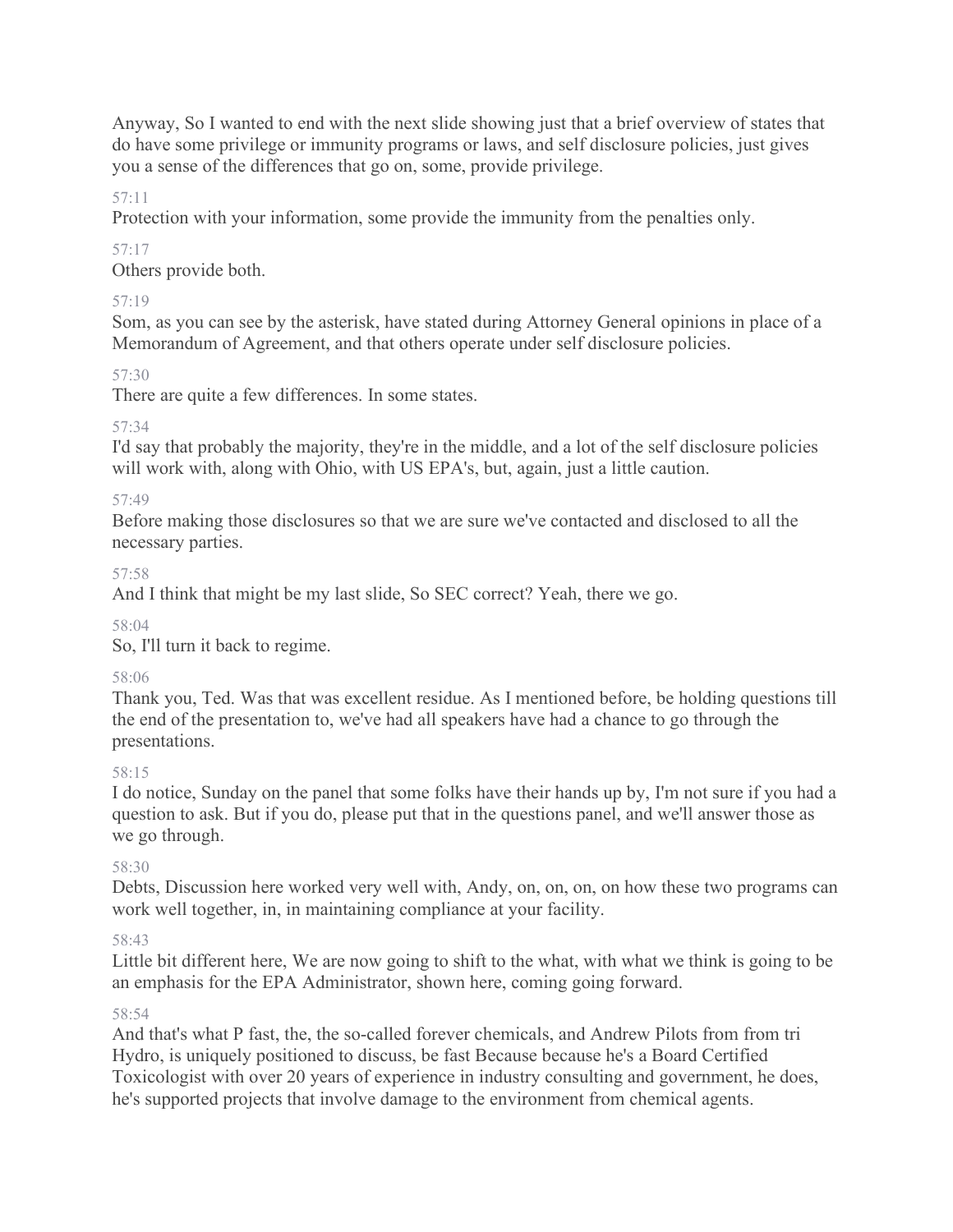Including contaminants of emerging concern, be fastest classified in that in that category.

#### 59:26

He's been focused on risk based remediation site closure, Consumer product safety assessment is A is a specialty Affairs' chemical exposure, regulatory compliance, and community and regulatory concerns as well.

## 59:41

Andrew, we look forward to hearing more about these so-called forever chemical's, please take it from here.

## 59:49

Thank you, thank you. Appreciate your appreciate your joining the webinar today.

## 59:56

Before I start with my slide deck and my presentation, I would like to toot my hat's off to Andy and 10 for lining up some of the overarching issues.

## 1:00:13

Dad will be definitely interested, interesting to see play out with PFS.

## 1:00:22

So, in terms of Andrew's presentation on environmental justice, did talk about some of the aspects that the industry should be looking into and dads enhancing the information flow.

## $1:00:40$

Um, and specifically, some of the risk communication aspects with PFS, two communities, the judiciary may be economically disadvantaged.

## $1:00:55$

Sandy indicated disproportionately impacted by various contaminants including PFS. So thank Andy for now.

## 1:01:06

And then, looking for connectivity with Ted Schneiders talk on audit policy in the aspects.

## 1:01:18

Did talk about not only a force man who would get into that, but also some of the due diligence components and disclosure as part of merging next position, and this is mixed in Nevada.

## 1:01:35

Be complicated, because P fast are in now fraud regularly.

## 1:01:39

So there's a lot of uncertainty, gray zones, so to speak, on what to do about two facts that can fall through the cracks, because there's not a clear regulation, always from the federal government.

## 1:01:57

And finally, even before the administration changed Andrew Wheeler Plan, he rolled out the initial ... action plan some time ago.

## 1:02:11

He already was talking enforcement.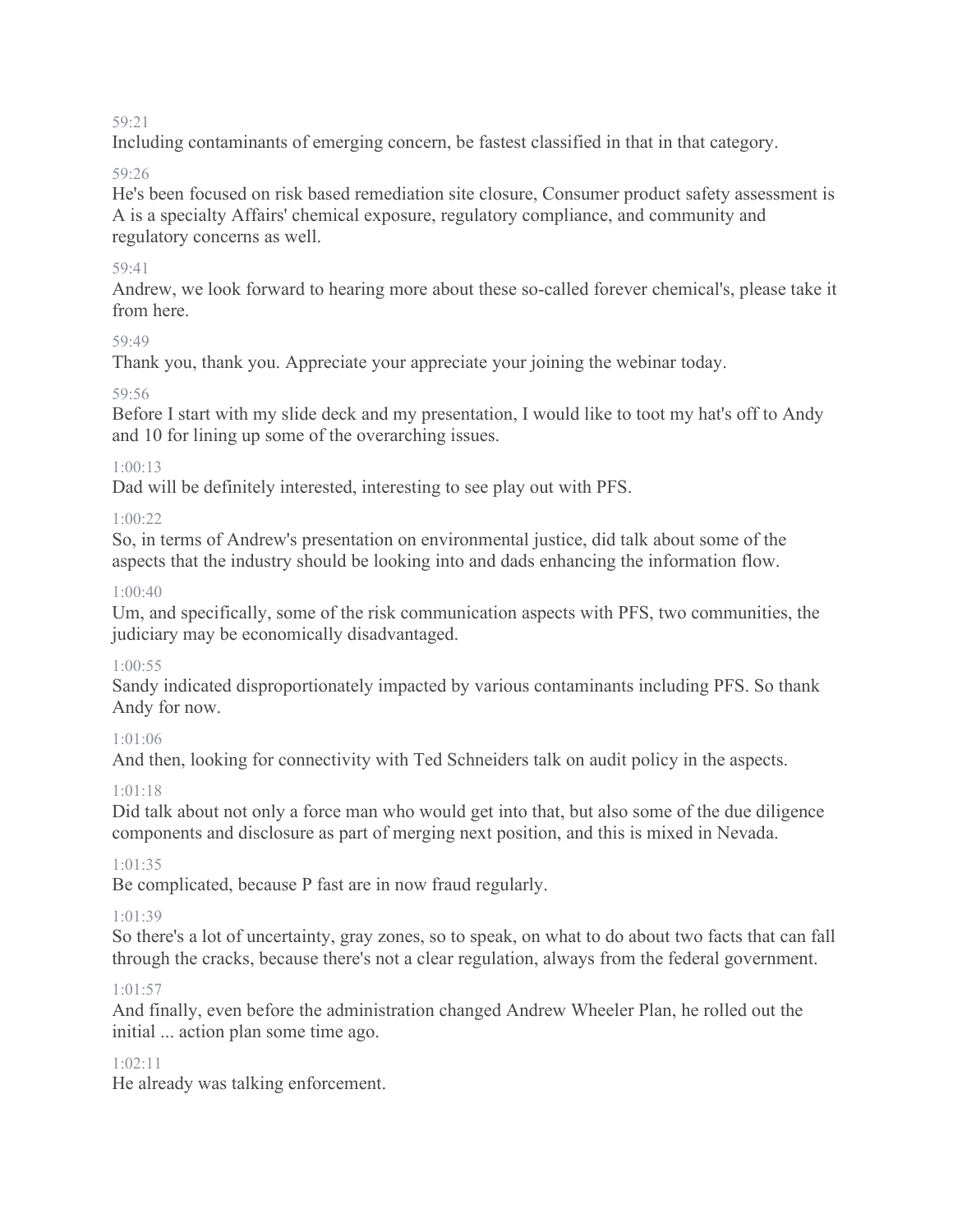#### 1:02:14

He used that word several times during his presentation, even though the enforcement component was, was not exactly clear, Valley's intent was clearly there to enforce.

#### $1.02.29$

So, I think once some of the initiatives and some of the actions in regulatory in 10 take shape with the federal government, there is no doubt, and both handy and 10 will be very busy.

#### 1:02:46

So, there's no doubt about that. So, next slide, please.

#### $1.02:51$

So, as you indicated, I'm focusing on the PFAS compounds.

#### 1:03:00

However, before I go into the overview of the federal regulations in this space and the initiatives, I think it's worthwhile to step back a little and talk about the history of be fast, but also their nature identity.

#### 1:03:19

Because all don't we think the public and a community elder shouldn't know a lot about PFOS, given the fact how much information is being pumped up or ..., including EPA.

#### 1:03:36

Still, there is a lot of uncertainty and some of the inflammation is not commonly recognize.

#### 1:03:46

So, perhaps I can spend 2 or 3 slides just going over the background. That's OK.

#### 1:03:54

So, even though PFS commonly referred to pass contaminants of emerging concern, by no means do through brand new compounds. In fact, they're not.

#### 1:04:09

They were invented in 19 thirties as an alternative, a safer alternative, to quite toxic gasses that were being applied in commercial and even consumer refrigeration.

#### 1:04:27

So, think of ammonia, another kiley toxic compounds.

#### $1.04.31$

So, that was a fairly good success, and I think that automotive manufacturers were very glad that this alternative existed.

#### $1.04.42$

Fast forward to late forties fifties, Because these compounds denature thereof, they are quite resistant to various physical chemical aggressors.

#### 1:05:00

They very quickly found very critical to location in the atomic weapons develop in, in research programs.

#### 1:05:13

And for a long time, it was, there was a state secret was, these compounds were known commonly.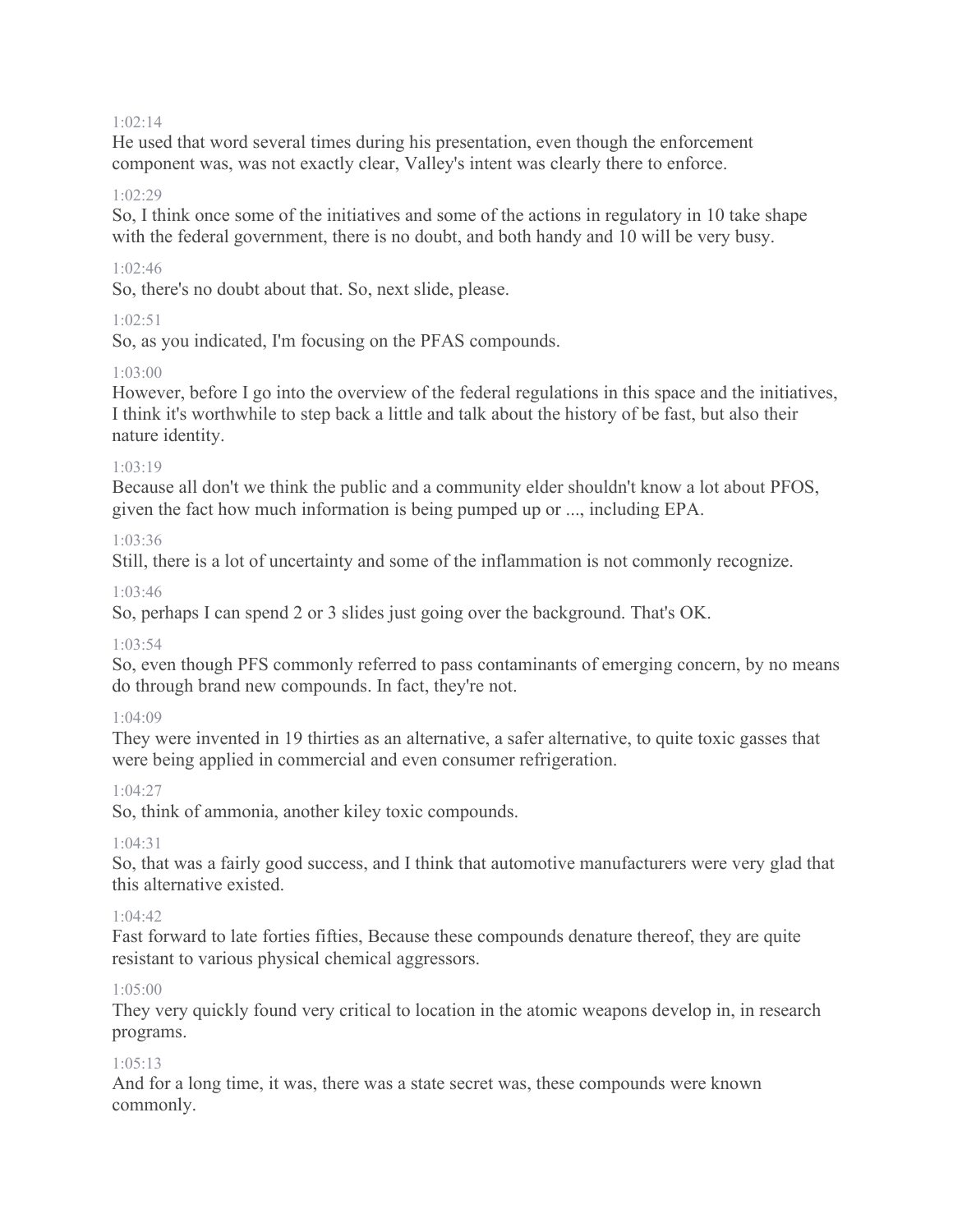#### 1:05:19

Now, public, but eventually, they did find commercial, industrial education starting in about 19 sixties.

#### 1:05:30

And, in fact, again, those PFAS compounds is chlorinated, hydrocarbons, recruited coal in successful completion of the American Space program and landing person on the moon then starting from seventies onward, there are so many applications of these compounds.

#### $1.05:54$

In fact, it's easier to listen then to find products. They do not have PFAS in our lives.

#### 1:06:03

And some of these useful oh, characteristics though not only is their tenacity to remain effective, but also their anti stain resistance water cowling characteristics, they're very good surfactants and of course, fire resistance, you name it, they've got, this is one of those very interesting intriguing molecules.

#### 1:06:37

And the final point on the slide is the timeline.

#### 1:06:40

In the year two thousands is highlighted, because this is the time where the major manufacturers of some of these longer chain and CA or eight carbon compounds.

#### 1:06:56

Again, the concerted effort working with you as EPA can goldman to voluntarily phaseout, some of these longer chain compounds have useful properties.

#### 1:07:11

And some of them critical essential properties, for example, in the application of military spec, firefighting phones to this day, but also unfortunately they do have propensity for environmental impacts.

#### 1:07:27

So, next slide please.

#### $1.07.32$

Another maybe aspect in general understanding of P for us is, OK, if I look like what I learned, well, think of them as a carbon chain depicted on the slide here.

#### 1:07:48

And those carbon chains can be sure.

## 1:07:51

Jimmy Long can be branched, all in any permutation combination to carbon chain.

#### 1:07:57

I think when the ...

#### 1:07:59

aspect of it comes in is some of the hydrogens on these molecules are invariably replaced with one more Florence.

#### 1:08:10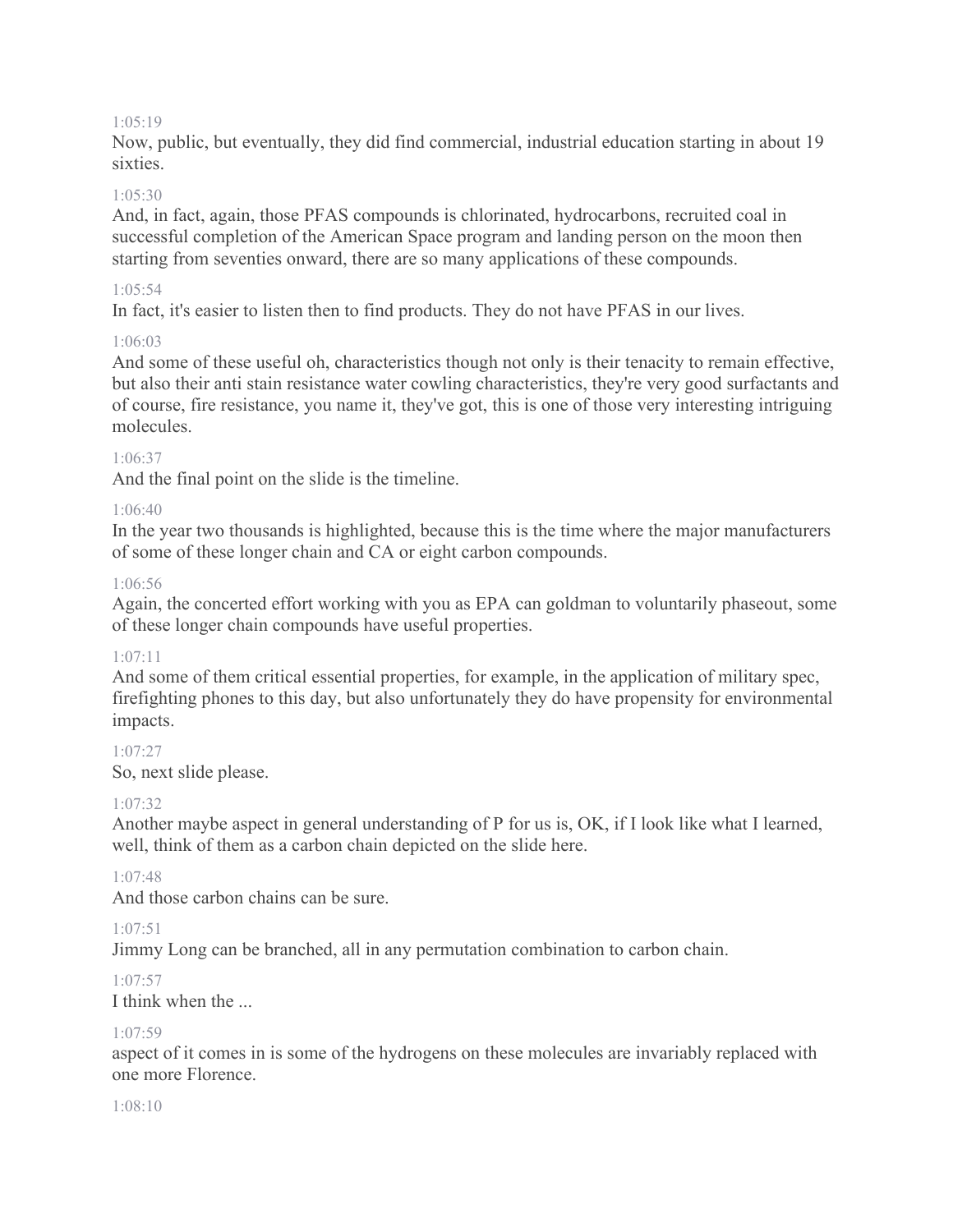So, if the substitution is complete, so every carbon, every hand, so to speak, of the carbon, is occupied by flooring, and we call them curl for each car to escape.

1:08:25

And then, if the substitution is Incomplete, that's where the ... plural terminology comes in.

1:08:34

So, that's the distinction. It's complicated. The terminology is not easy.

1:08:39

Speciation is harder still.

# 1:08:42

I want you all to kind of rupture hair around terminology and what they look like. Next slide, please.

## 1:08:52

And finally, this slide talks a little bit about difficulty, an attempt to regulate PFS, because a PFS is a family, or a group off alike chemical constituents.

## 1:09:11

We now know, or, identify, at least 10000 of them.

## 1:09:17

The issue here is that only a handful, most notably ..., two species, is fairly well researched the restaurant and have very little, or no information. So, whoever, so you can imagine the difficulty in attempting to regulate something that's mostly unknown.

## 1:09:42

And also, if there is any risk based aspect to it, that's harder still because of the potentially different fate and transport and toxicity of those very little chemicals.

## 1:09:59

So, with that aspect, there's one more slide, I believe, live it in the background, and this also the questions, so, why when Andrew, why, why are we are concerned with P facts to be around forever Now?

## 1:10:14

Sorry, the analogy, but about what seventies and 90 years spent?

# 1:10:20

The issue here is his dad because they were constructed to be tenacious and persistent.

# 1:10:30

Some of the longer chains can be maximum relative.

# 1:10:34

And, of course, they have spread themselves across the entire globe.

# 1:10:39

They are naturally hard to deal with, and they're very hard and expensive to mitigate.

# 1:10:46

And because of their own, oh, Oh, presence, nature.

# 1:10:53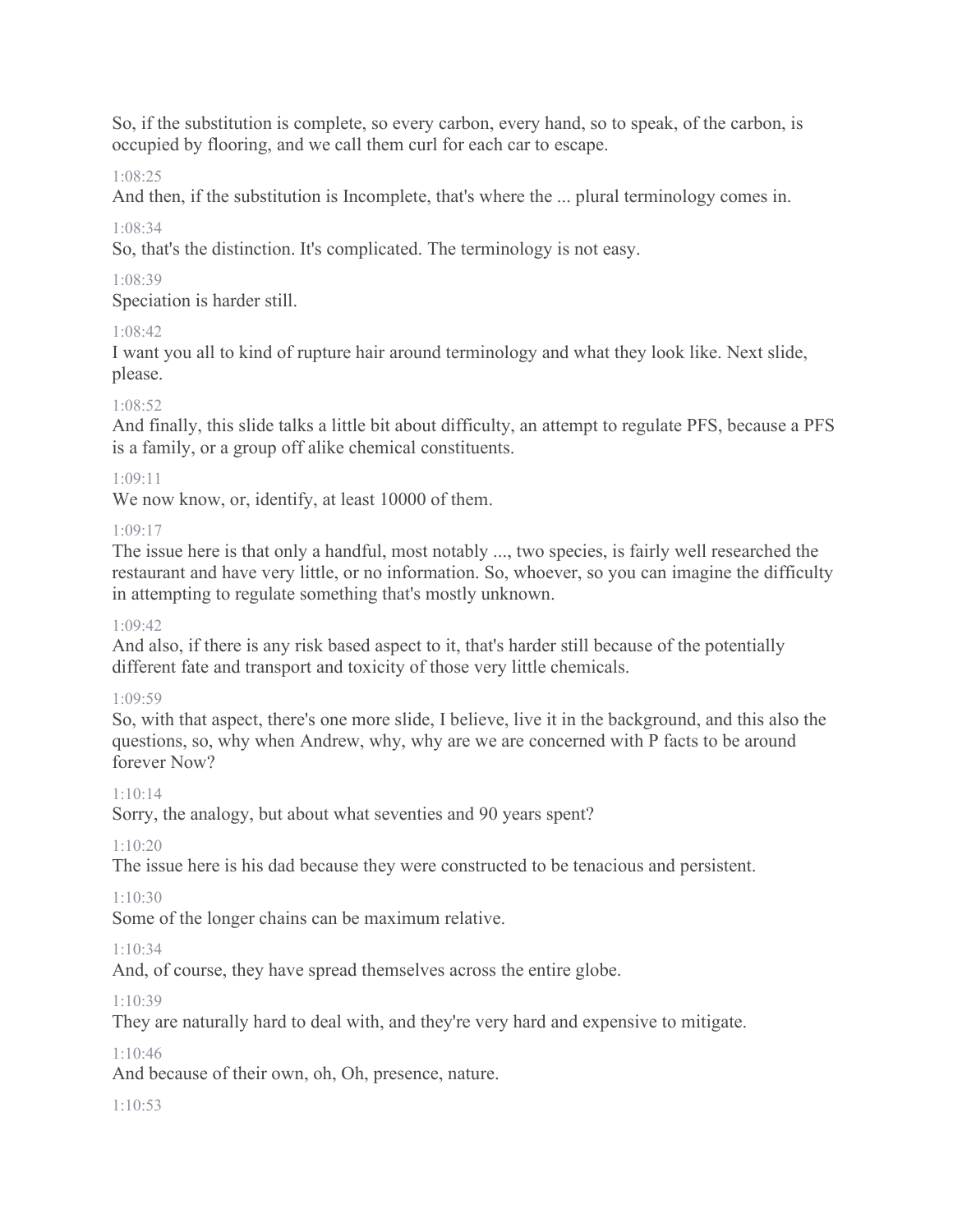Day, we are detecting them in food, water, and air.

# $1.10.59$

Then, just speaking regarding the inputs of human beings and talk about your laboratory animal studies results just focusing on groups of individuals, cohorts in epidemiological studies.

# 1:11:16

We do see associations between exposure and metrics, such as increased blood cholesterol levels.

## 1:11:25

We also see increased enzymatic activities and liver.

# 1:11:32

There's also sometime the immune system response, particularly how antibodies react with vaccines, for example.

## 1:11:43

And there's also some risk of disease associated with tiree.

## 1:11:50

And finally, we see associations between exposure and decreases in the third way, and fertility.

# 1:12:00

And, of course, there's a whole slew of environmental impacts and concern separate to tissue in half those involved, ecological receptors. Next slide, please.

## 1:12:17

So the next set of slides, we're really, we're going to transition now into the PFS and how does the federal government regulation of EOP, fast specifically.

## 1:12:31

So this is a quick snapshot, alright?

## 1:12:34

It's my attempt to situate you in the world of federal regulations and how P plus period.

1:12:42

So you can see there's three cones in organization here.

1:12:47

The left is the regulator, combed. orange squares fact PFS have been or are currently regulated.

## 1:12:58

These programs so Tesco handcraft, PPA and DCA.

# 1:13:05

And then the middle column is, is, this is part of the new initiatives, the actions that EPA is taking.

# 1:13:12

And they also entail a number of the outer, existing federal regulations, such as Safe Drinking Water, Clean Water, Act, Circular Record, something, and the mentioned, the superfans, which is circular, and even safer, potentially. And then finally, calls though, and you mention NEPA.

## 1:13:38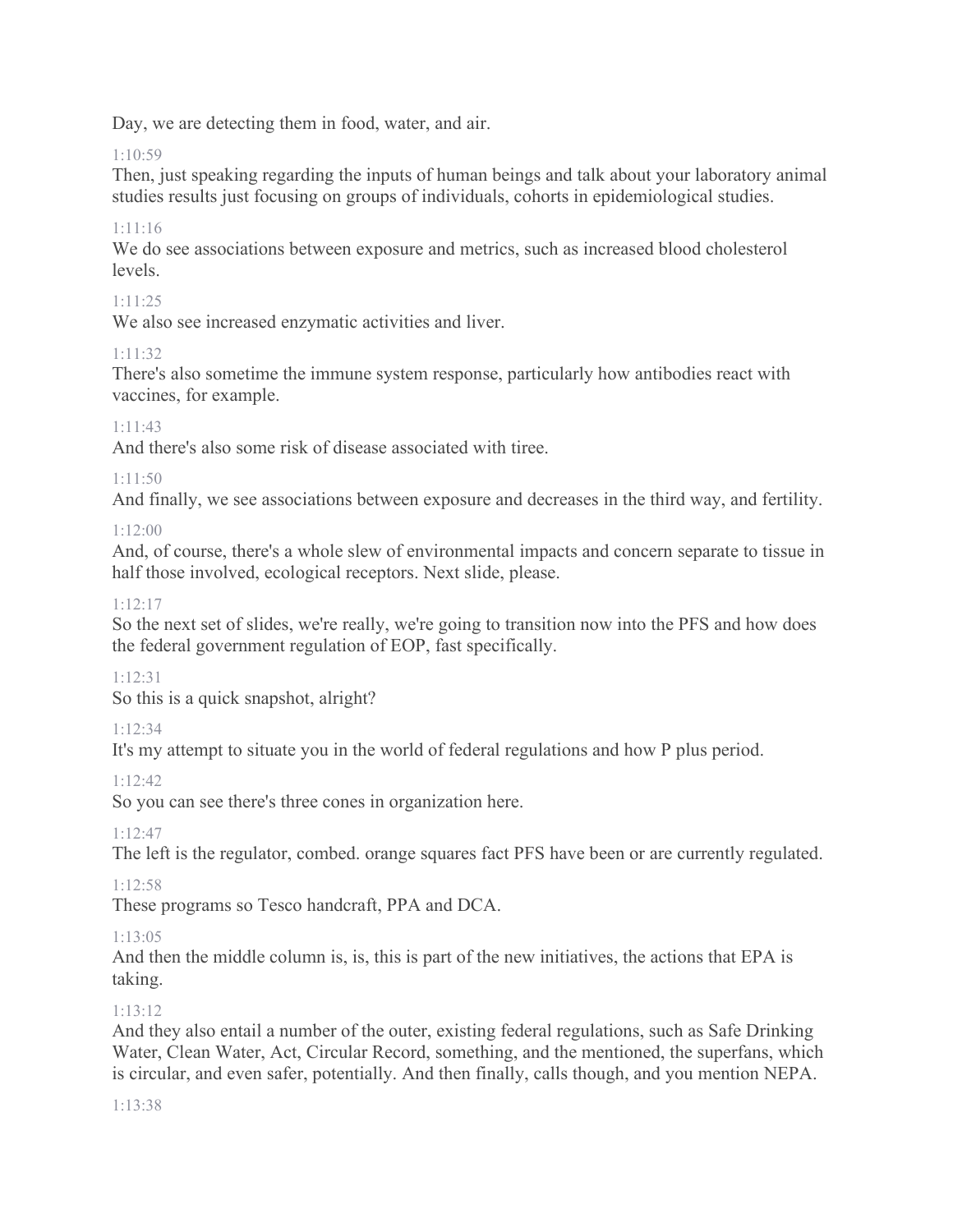But this will be probably as a consequence to certain rules and regulation under the other rules.

## 1:13:47

But right now, I could not find any indication than any of the other major US environmental relations, are mentioning PFS right now.

## 1:14:00

And finally, to orient you, so sometimes this graphic, I have six boxes highlighted in yellow, and essentially, this brings to your attention.

## 1:14:11

Some of the more active, more impactful actions that EPA is considering are taking actionable currently for you to consider. In fact, the rest of the slides will focus intently on each one of those rules. Next, slide, please.

## 1:14:35

This is a fairly condensed table.

## 1:14:38

I'm not going to spend too much time on it, I understand.

## 1:14:42

You have access to the handout through the chat box, frankly, this route is small.

## 1:14:50

So some of you may not be able to decipher every word and character and symbol, But essentially, this is the back.

## 1:15:00

For the other general graphic I presented where you have the column identifying specifically the acronym and the ruled zander, then whether or not there's some type of existing PFS regulation, yes or no.

## 1:15:20

And then in parentheses, this approximate number of PSAP five species that identified in those rules. And this is intriguing because a lot of common information you find out there is indicating that EPA is not leading or taking charge of PFAS.

## 1:15:39

But if you do a thorough examination of past rules and regulations, you find that now might not be entirely the case.

#### $1:15:50$ So a little bit disconnect.

## 1:15:51

And then finally, the actions, this is the latest and greatest TPA is considering.

## 1:15:59

And we'll talk about that next, and some notes, as well.

## 1:16:02

Also, Stein on the bottom of each slide there there are links to the reference documentation where this information is sourced. Next slide, please.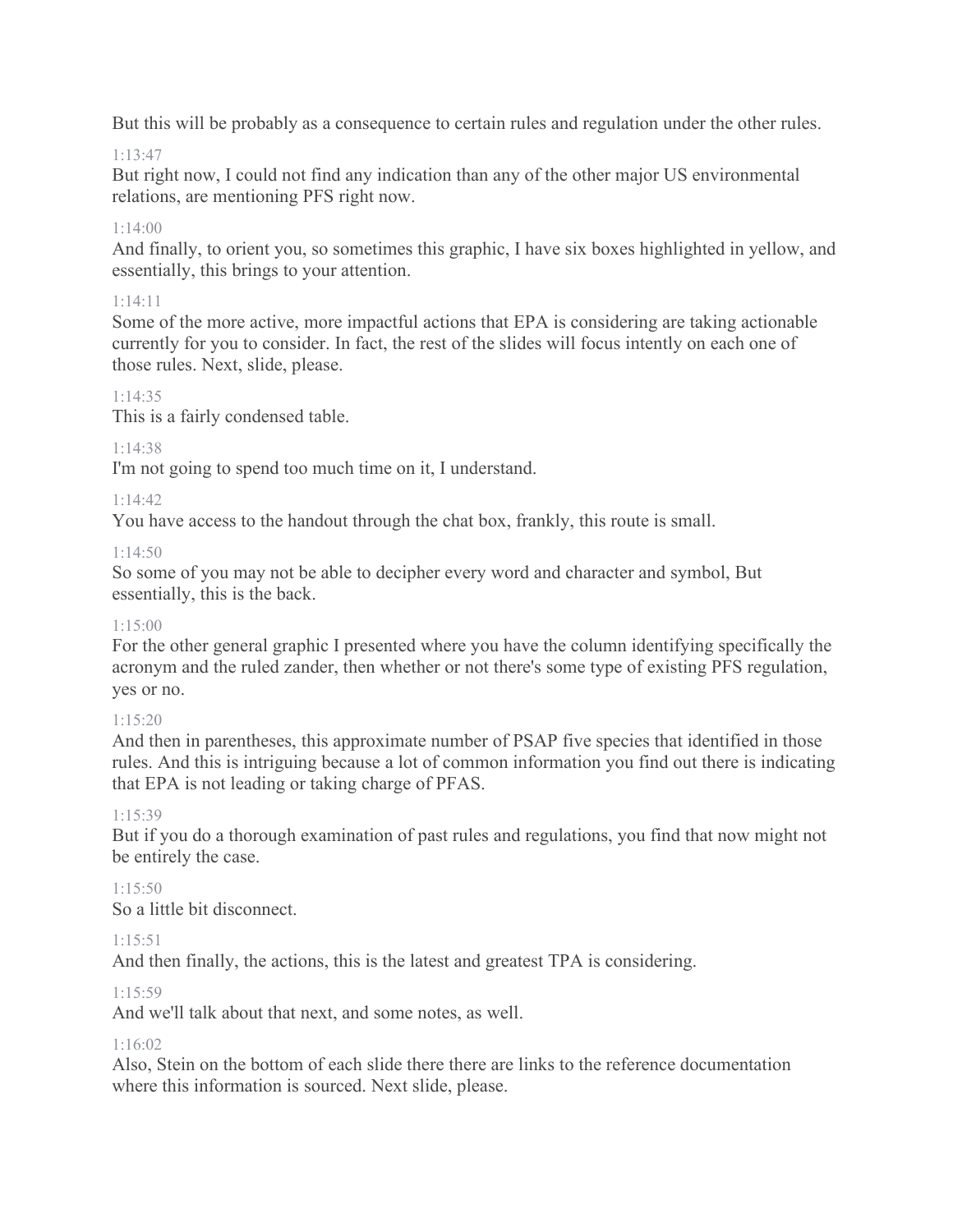#### 1:16:17

Something to watch out for is the surface water media and, most importantly, the corresponding rule is Clean Water Act particular section, forward to permitted, And so, for those of you familiar with talking about the NPV as permits here and since this is a regulatory action on the federal level, those state lead entity as permits may not be directly linked to this.

#### 1:16:53

Nevertheless, there couldn't be a cascading effect and eventually to find their way into the State MPD's permits as well.

#### 1:17:01

So the nature of this action is that the ..., Regional Kubernetes Community met, and they came up with a set of recommendation.

#### 1:17:13

And I think this came out late last year.

#### 1:17:16

And the recommendation, we're focusing on the point source discharges into wastewater and from wastewater stormwater.

#### 1:17:26

And within those recommendations, I think the key words is phased in nor test the water approach for monitoring VLPs and controls another keyword where PFS would be expected.

#### 1:17:44

So very tentative sort of loose terminology. But nevertheless, there is a recommendation for adding P has to be MPs and MP is permanent process.

#### 1:17:58

Now, interestingly enough, unlike the Safe Drinking Water Act, there is when there's 29 ...

#### 1:18:07

species mentioned, in their methods, factories seven factors in three chairs. It's on 24 methods listed.

#### 1:18:17

So, let me disconnect with the ... 327, so that's going to be the method, that will be required.

#### 1:18:24

It's validated, but it's not listed in 42 CFR 136, just yet, but the expectation is that there will be can finally, the recommendation they also have was that given the uncertainty within the ..., there's definitely need for information sharing and the permits, right?

#### 1:18:46

As Clearing House, it's an online website that can be a resource too Permitted riders.

# 1:18:55

#### Next slide.

#### 1:18:59

And again, this is something that Andy previewed what's happening with PFS within the superfans ... and Retro.

#### 1:19:09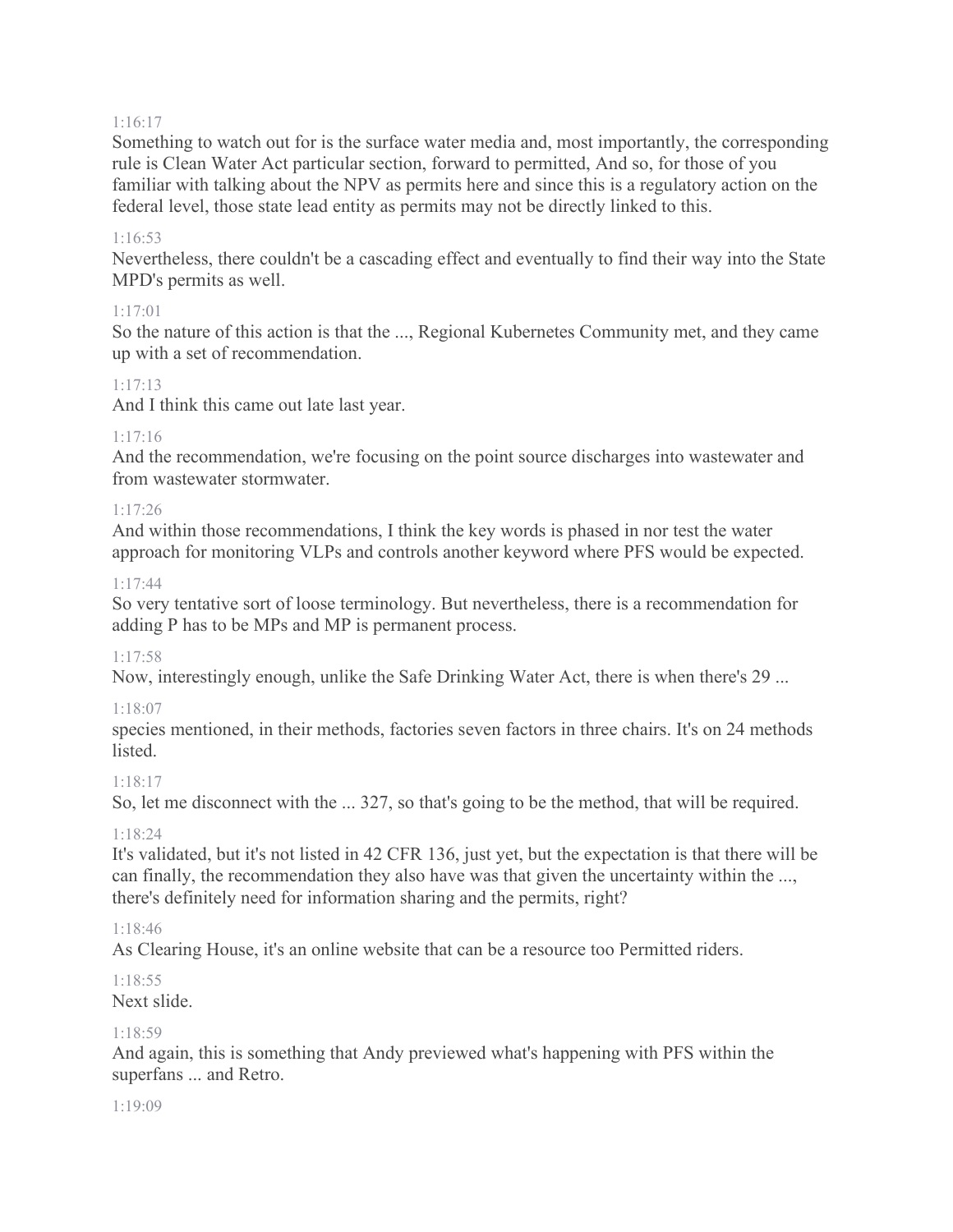So, I think the watershed moment will be designation. Hazard. This is Ignatius.

## 1:19:17

And that's going to trigger a lot of regulations, actions enforcements and such percolate through the entire river system but that's pending that's pending.

# 1:19:30

In an interim there is those recommendations for groundwater or reference limits, which is four parts per trillion.

## 1:19:41

It is a risk based screening level for only ...

## 1:19:46

that indicates the need for further assessment.

## $1.19.50$

There's also the 70 parts per trillion.

## 1:19:53

That's the ..., again, from ..., before separately, but if you recall, the setting in parts per trillion is also the health advisory, now, tepees students should previously.

## 1:20:08

And finally, there's, there's also intend in the February relations to adopt errr, and that can then also come from federal rules and regulations.

## 1:20:22

God is an invitation, but also state standards.

## 1:20:25

And we understand assays are way far ahead in terms of P slash P plus regulation, and Sanders issued implementation promulgation. So definitely, that's an important component to keep and keep in mind.

# $1:20:42$

And the most recent action was the NDA, for fiscal year 20 20, those draft interim guidance issued for destroying and disposing of certain PFAS compounds.

# 1:20:57

So perhaps you can refer to them if you're interested. Next slide, please.

# 1:21:06

Now, going back to the reporting component and that recording requirements are already there within the toxic substances controller.

# $1.21.19$

And there's different aspects of reporting under task, on not only the active inactive designations, which I believe the next round of reporting for active active will be coming off. It's frozen right now.

## 1:21:36

That will be re-opened and also under these significant new use rules, so there's no doubt that there were nervous issues in the past, and currently they are acquired and so will the future.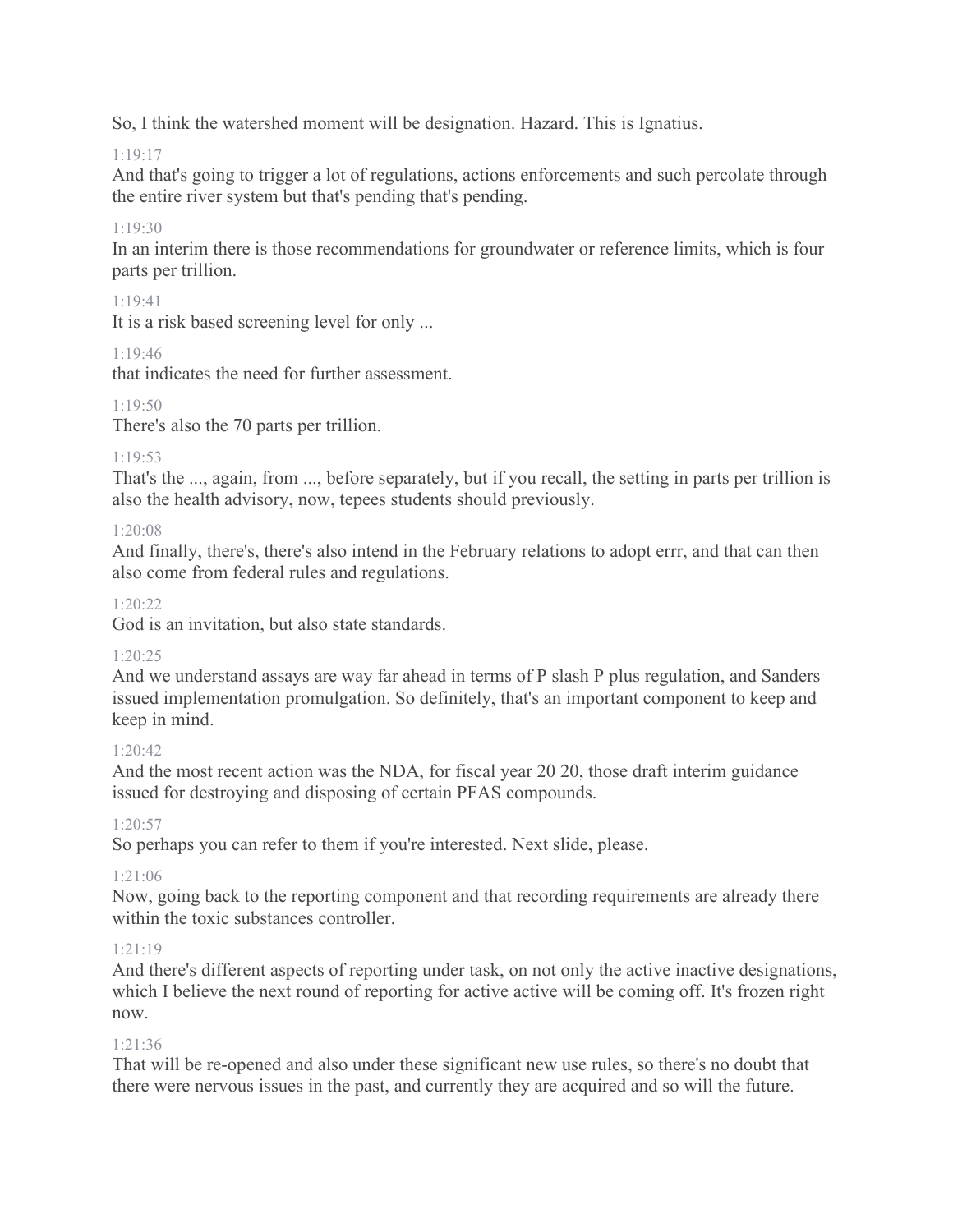#### 1:21:55

So, that's another aspect of current regulatory actions with EPA.

## 1:22:02

And another reporting aspect came about relatively recently, it's under ... within the ... Reporting.

## 1:22:14

So, I think that EPA outdated PFS list for 2022, and we are up to 175.

## 1:22:25

There is some thresholds to minimus quantities to keep in mind, but the very interesting development recently is the ability, and maybe that speaks also, too, environmental justice.

## $1.22.43$

The presentation earlier today is that the public will have the input for potentially adding P fass, two outcry reporting. That's very interesting component to it.

## 1:22:57

Next slide, please.

## 1:23:01

And, again, this is in closing, I want to leave some time for questions and answers.

## 1:23:08

This graphic shows you sort of a bubble chart or of what's in play in terms of the initiatives.

## 1:23:16

So, we definitely have surface where I mentioned cleanup, guidance, monitoring, research and testing and toxics.

## 1:23:28

I mean, EPA's conducting additional toxicity testing, so that they can have additional data for other species that they can look at, potentially regulating.

# 1:23:40

And finally, is something that I did not talk about, but I do want to spend couple of minutes, is the drinking water.

## 1:23:49

So specifically, the Safe Drinking Water Act, and that's definitely worth discussing.

# $1.23.59$

In fact, because it is this very exposure, medium, drinking water, it's really triggered initiated. A lot of the EPA has interest in ...

# 1:24:11

because we've heard stories about the community's water supply being severely contaminated with P fast.

## 1:24:19

And individuals were exposed for extended periods of time, before any action was thinkin, whatsoever.

#### 1:24:28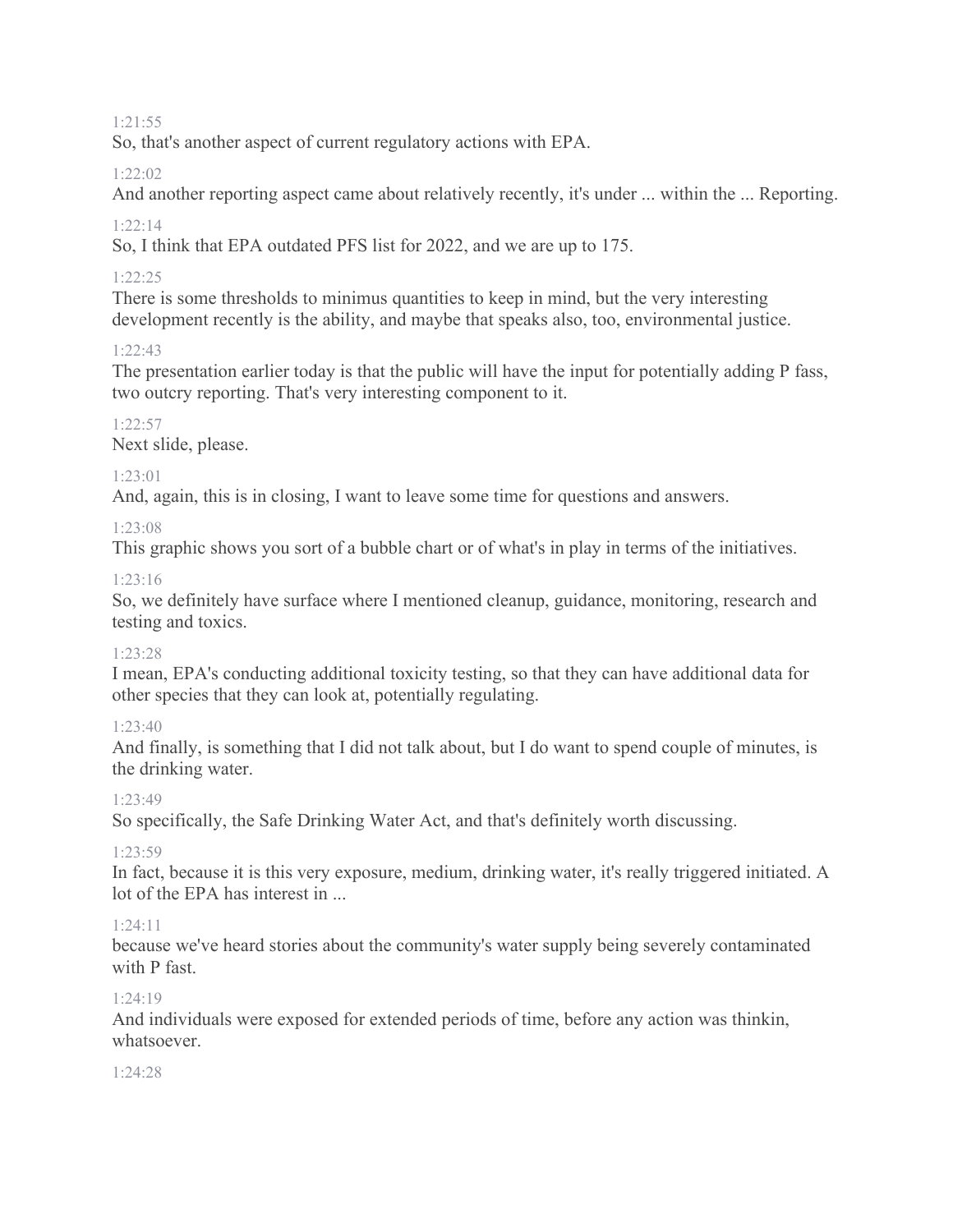So, obviously, there's public health concerns and interests, having PFS regulating safe drinking water.

## 1:24:40

And, as I mentioned before, a lot of states preemptively so to speak, to, to come up with some of themselves, to regular ..., specifically in drinking water, and they should vary very low, in a single digit, trillion standards for drinking water.

## 1:25:00

EPA was a little bit of slow star, understandably so because is the process in place and information had to be obtained to make informed decisions and EPA's catching up and very recently.

## $1:25:20$

People were at it and only two pitfall and pitfalls to the CCL lists for.

## 1:25:28

So EPA has determined there's sufficient information, evidence, and ability to test for P P PFOA and PFOS, to be able to successfully develop an MCO.

## 1:25:42

That is actually taking place in concert with data. process, Fantasy, and development.

## 1:25:48

Is also looking at methods, treatment, and everything else, that has to go along with MCO development.

## 1:25:57

And, finally, in terms of the overall timeline.

# 1:26:00

I think the draft MCS are expected to potentially surface in about two years or February 2024.

# 1:26:10

Promulgation, perhaps or a year later with extension can be 20 25 to 26.

## 1:26:17

So that's the overall schedule. So with this, I would like to conclude my talk and thank you for attention and new regime back to you. Thank you, Andrew. Thank you for an excellent presentation Near your talk, really hit on a number of very important points, one of which being that with the data that's going to be generated from the TRA Reporting, in the next, this year, and for next year. Environmental justice. Advocates will certainly have the data available to make the case as, as, and when the day.

## 1:26:48

And perhaps to, the, your facility audits can can uncover some of those as well.

# 1:26:55

It's got a few questions here that have that have come up, and Andy said, Andrew, if you could activate your Your Webcams once again and then they'll start asking some of those questions. The first one actually goes, goes to, goes to Ted Ted. You mentioned that there was a January 2021 FAQ on the EPA's website that presumably came at the end of the previous administration. So it was is that FAQ now being reviewed by the Biden administration.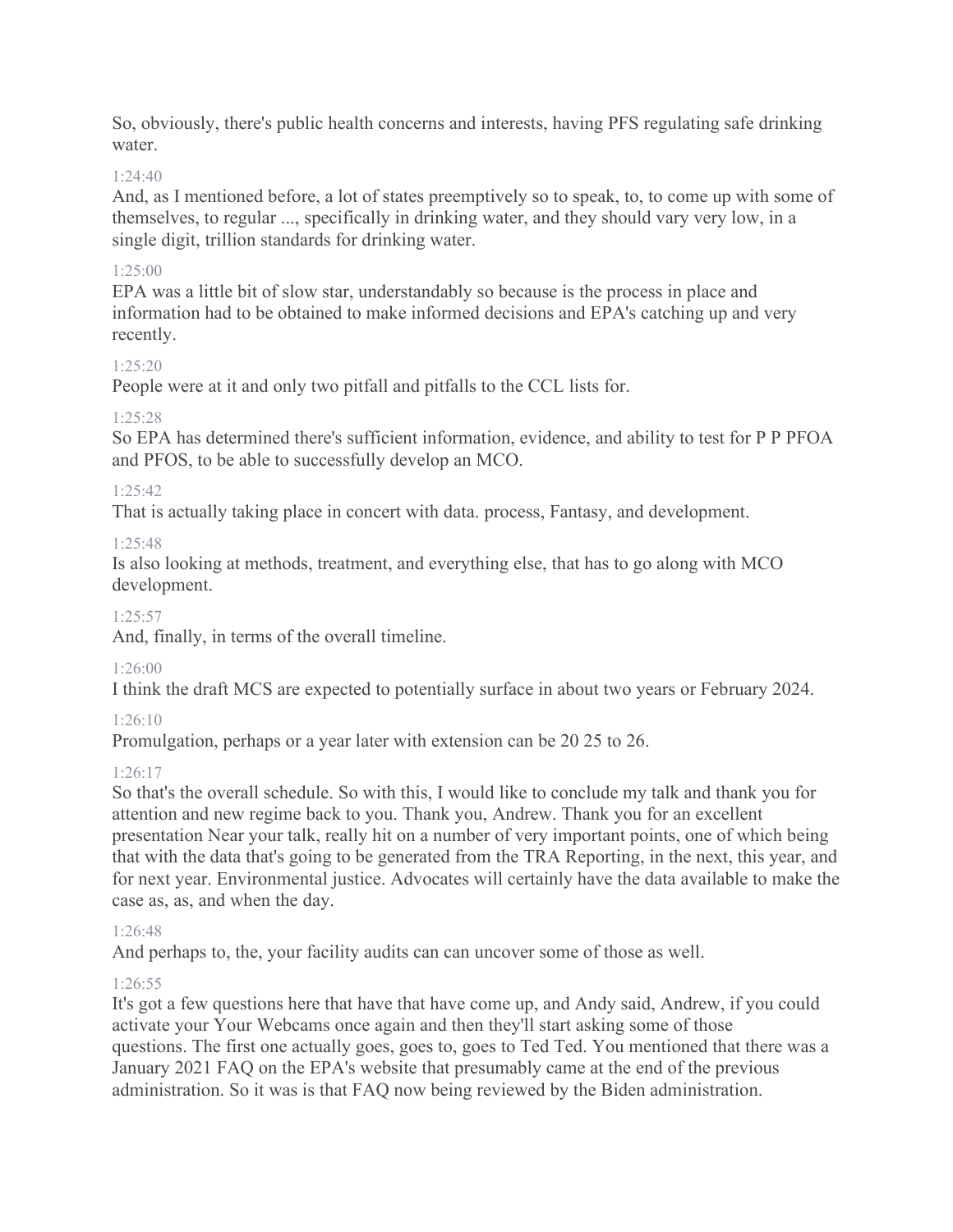#### 1:27:25

As far as I know, it is in effect, and I know of no review of it at this point.

#### 1:27:32

Andy, any thoughts from you?

#### 1:27:34

I have not heard, other than the general comment, that everything that the Trump administration, it is under review, So stay tuned.

#### 1:27:45

Yeah, the fact that this one is designed to get, to encourage companies to come forward, I think, as is assigned that it may last a little longer if it is reviewed.

#### 1:27:58

So a follow up to that dead was that so can, can disclosures be, actually be revised or or withdrawn?

#### 1:28:06 Yes, they can.

#### 1:28:08

Though, with the E disclosure software, once information gets into it essentially stays.

#### 1:28:17

So if you withdraw, it doesn't mean your information goes away, it's still there, and EPA technically could review it and decide to ignore it, take enforcement action, or whatever. And to amend the information, the same story.

#### 1:28:36

You're essentially submitting information where a human being for a person would up, EPA, The official would look at that information to supplement what you've supplied and probably contact you to get to know a little bit more about the process you're trying to go through.

#### 1:29:00

Very good. Thank you, Ted.

## 1:29:03

Andy, question question for you. So do you do to separate that Congress was going to pass any legislation to propel the EJ initiatives?

#### 1:29:15

Well, my prediction would be, no, it just kind of from a general sense that the Congress is not able really to pass much these days.

## 1:29:27

There is legislation pending, probably the most notable bill was proposed by then Senator Harris along with Senator Cory Booker called the Environment: Environmental Justice for All Act. And, you know, it really essentially just codifies all the things that we've been talking about with respect to the Biden initiatives and, and, so, no need to go through those, but it's very comprehensive.

#### 1:30:06 Excellent.